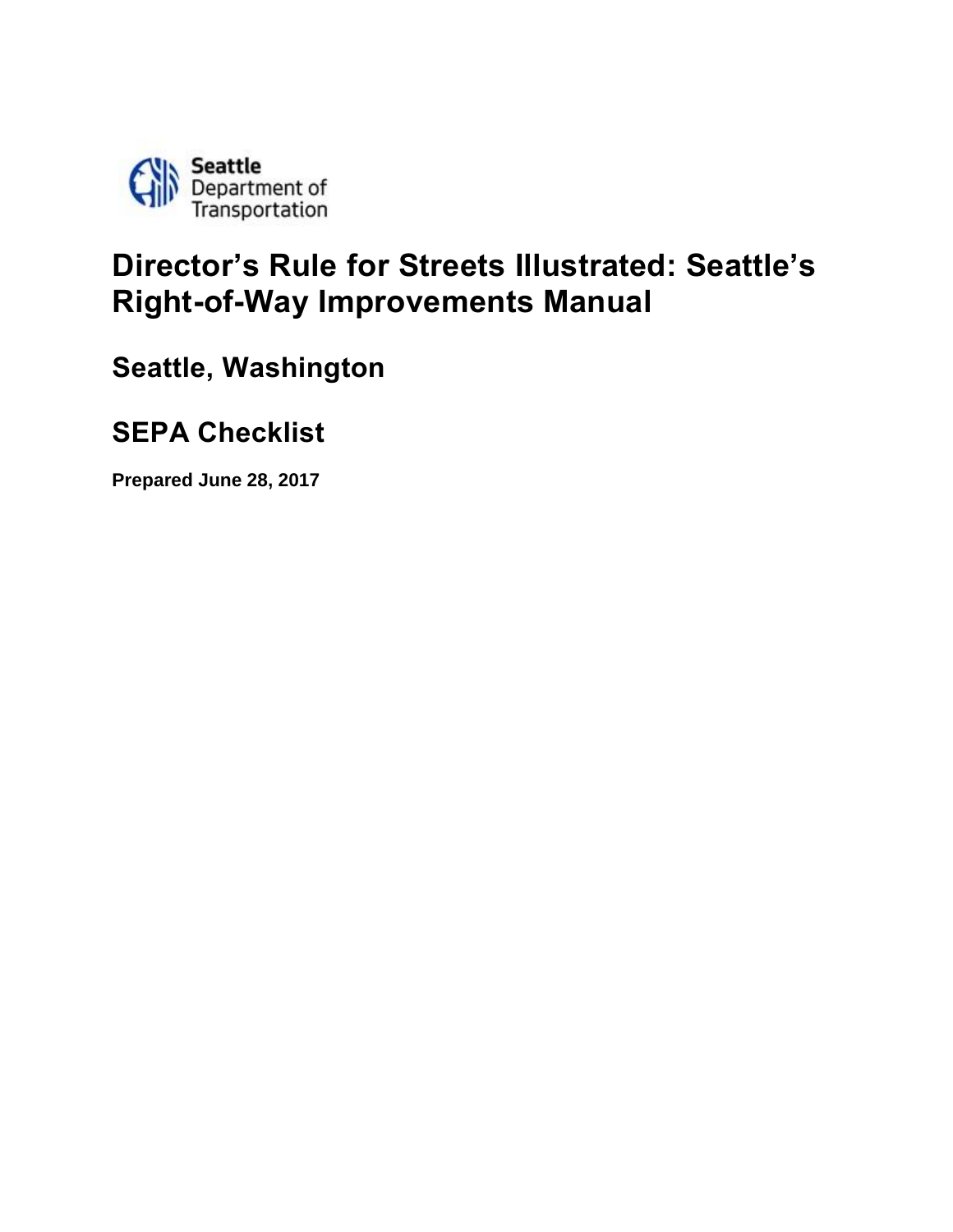Director's Rule for Streets Illustrated: Seattle's Right-of-Way Improvements Manual SEPA Checklist Page 2 of 25

## **STATE ENVIRONMENTAL POLICY ACT (SEPA) ENVIRONMENTAL CHECKLIST**

## **A. BACKGROUND**

## **1. Name of proposed project, if applicable:**

Director's Rule for Streets Illustrated: Seattle's Right-of-Way Improvements Manual (the Manual)

## **2. Name of applicant:**

City of Seattle

## **3. Address and phone number of applicant and contact person:**

Susan McLaughlin (206) 733-9649

City of Seattle Department of Transportation 700 5th Ave, Suite 2300 P.O. Box 34996

#### **4. Date checklist prepared:**

June 28, 2017

## **5. Agency requesting checklist:**

Seattle Department of Transportation (SDOT)

## **6. Proposed timing or schedule (including phasing, if applicable):**

The Director's Rule is anticipated to be effective in August 2017.

## **7. Do you have any plans for future additions, expansion, or further activity related to or connected with this proposal? If yes, explain.**

Annual updates that are procedural and not substantive will be made to the Manual to keep the information current and ensure consistency with public agency standards and practices.

## **8. List any environmental information you know about that has been prepared, or will be prepared, directly related to this proposal.**

The following information has been prepared in relation to this project:

- Seattle Pedestrian Master Plan, Determination of Non-significance (February 2017)
- **Seattle Freight Master Plan, Determination of Non-significance (August 2016)**
- Seattle Comprehensive Plan, Final Environmental Impact Statement (May 2016)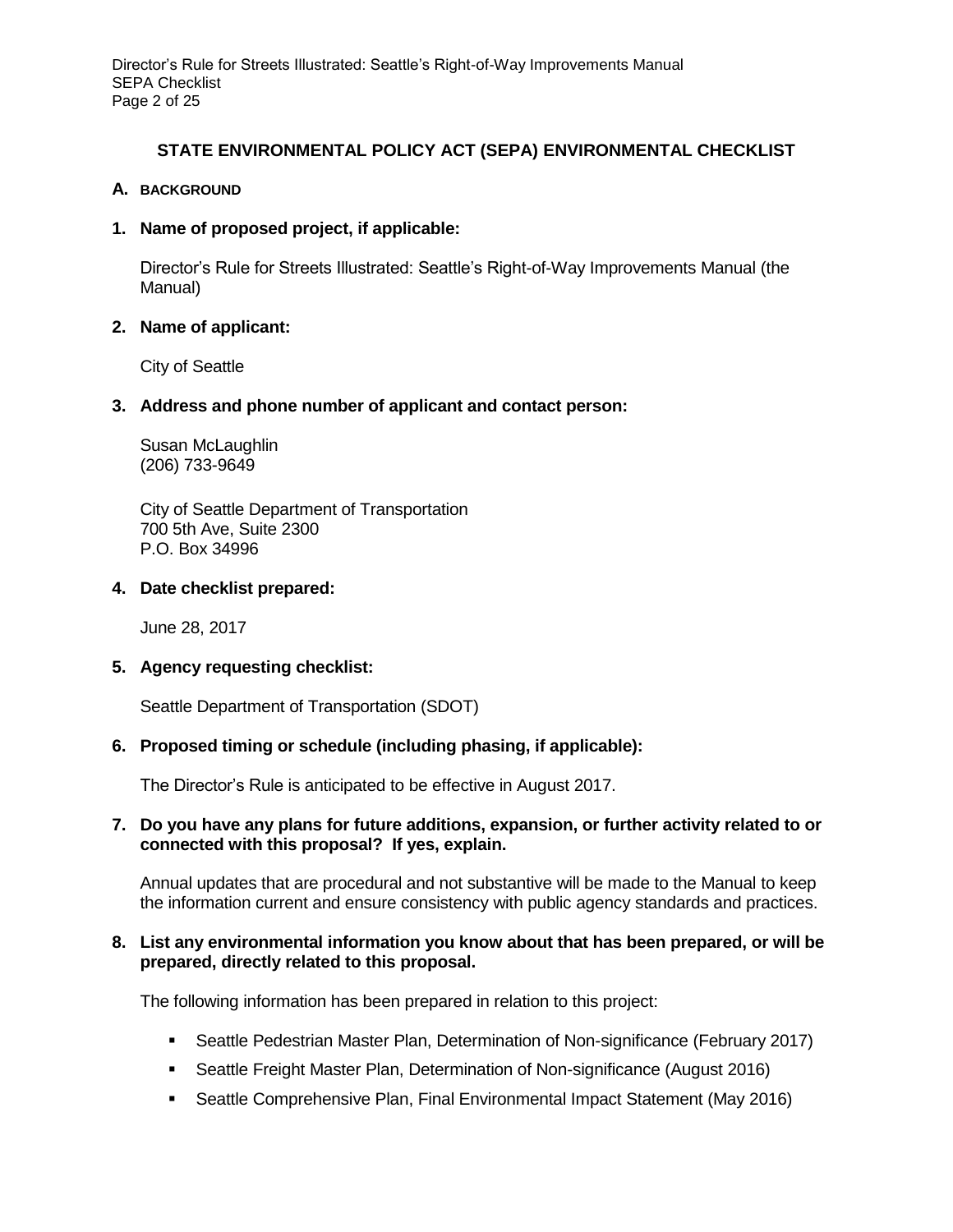- Seattle Bicycle Master Plan, Determination of Non-significance (December 2013)
- Seattle Transit Master Plan, Determination of Non-significance (February 2012)

## **9. Do you know whether applications are pending for governmental approvals of other proposals directly affecting the property covered by your proposal? If yes, explain.**

No.

## **10. List any government approvals or permits that will be needed for your proposal, if known.**

The Director's Rule requires adoption by the SDOT Director. There are no projects directly related to this non-project proposal. SDOT issues permits for use of the right-of-way and would review future project proposals using the Manual. The Manual provides guidance on environmental review and approvals and the Preliminary Assessment Report process for City Departments to provide comments and requirements. Permit requirements from SDOT and other City Departments and agencies will be determined during review of individual projects.

## **11. Give brief, complete description of your proposal, including the proposed uses and the size of the project and site. There are several questions later in this checklist that ask you to describe certain aspects of your proposal. You do not need to repeat those answers on this page. (Lead agencies may modify this form to include additional specific information on project description.)**

This Director's Rule supersedes the Seattle Right-of-Way Improvements Manual Director's Rule 7-2012 that initially created the online resource that documents how the City manages physical improvements in the right-of-way and provides requirements, procedures, standards, and guidelines for physical changes. The new rule updates and revises the Manual to incorporate roadway typologies and other updates to streetscape and roadway standards. New street types described in Section A.12 below are intended to better reflect adjacent land uses and provide standards for right-of-way elements, such as context-appropriate pedestrian realm widths, lane widths, and bike facilities. The Manual is a resource for City staff, partner agencies, property owners, developers, and architects involved with the design, permitting, and construction in the right-of-way.

The Manual considers and attempts to balance the access and mobility needs of all users of the street right-of-way including pedestrians, bicyclists, automobiles, transit, and freight. The Manual also includes tools on how to activate and enhance public space, which will serve as a tool to advocacy groups and neighborhoods throughout the city. Procedures and design standards were developed keeping in mind the critical balance between safety, the preservation and maintenance of roadway infrastructure and utility services, context sensitive design, and preserving the environment.

Design guidance is not mandatory, but reflects best-practices and has the most favorable alignment with City plans, priorities, and community input. Knowing that all projects have sitespecific opportunities and constraints, the Manual articulates the City's design standards for street right-of-way improvements and describes a deviation process to achieve flexibility when practical.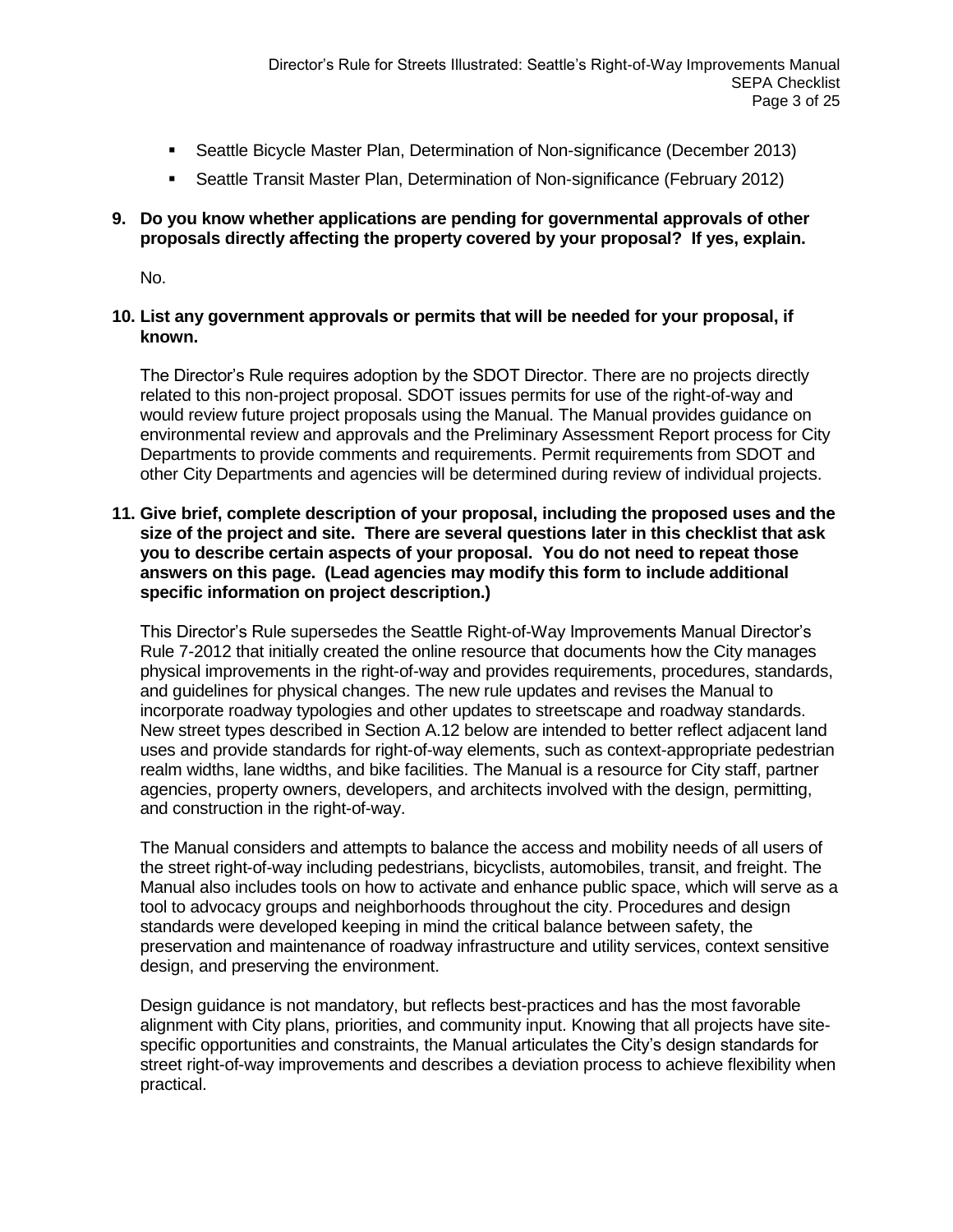Director's Rule for Streets Illustrated: Seattle's Right-of-Way Improvements Manual SEPA Checklist Page 4 of 25

**12. Location of the proposal. Give sufficient information for a person to understand the precise location of your proposed project, including a street address, if any, and section, township, and range, if known. If a proposal would occur over a range of area, provide the range or boundaries of the site(s). Provide a legal description, site plan, vicinity map, and topographic map, if reasonably available. While you should submit any plans required by the agency, you are not required to duplicate maps or detailed plans submitted with any permit applications related to this checklist.**

This is a non-project proposal that would apply within right-of-way throughout the city. The Manual includes street type classifications, which define how a street should function to support the movement of people, goods, and services versus access to property. Street types include the following:

- Downtown
- Downtown Neighborhood
- Downtown Neighborhood Access
- Urban Village Main
- Urban Village Neighborhood
- Urban Village Neighborhood Access
- Urban Center Connector
- Neighborhood Corridor
- Industrial Access
- Minor Industrial Access
- Neighborhood Yield
- **•** Commercial Alley

Types are not additional classifications, but provide a more specific definition of the design elements that support the street's function and its adjacent land use.

#### **B. ENVIRONMENTAL ELEMENTS**

- **1. Earth**
	- **a. General description of the site:** *[Check the applicable boxes]*

| $\boxtimes$ Flat         | $\boxtimes$ Rolling | $\boxtimes$ Hilly | $\boxtimes$ Steep Slopes | $\Box$ Mountainous |
|--------------------------|---------------------|-------------------|--------------------------|--------------------|
| $\Box$ Other: (identify) |                     |                   |                          |                    |

#### **b. What is the steepest slope on the site (approximate percent slope)?**

This is a non-project proposal that would apply within right-of-way throughout the city. Topography varies from flat to rolling hills, including steep slopes in some areas.

### **c. What general types of soils are found on the site (for example, clay, sand, gravel, peat, muck)? If you know the classification of agricultural soils, specify them and note any agricultural land of long-term commercial significance and whether the proposal results in removing any of these soils.**

Seattle has a variety of soil types, mostly glacial in nature. There is no prime farmland within the city's boundaries. Not applicable to this non-project proposal. This proposal does not involve construction activity.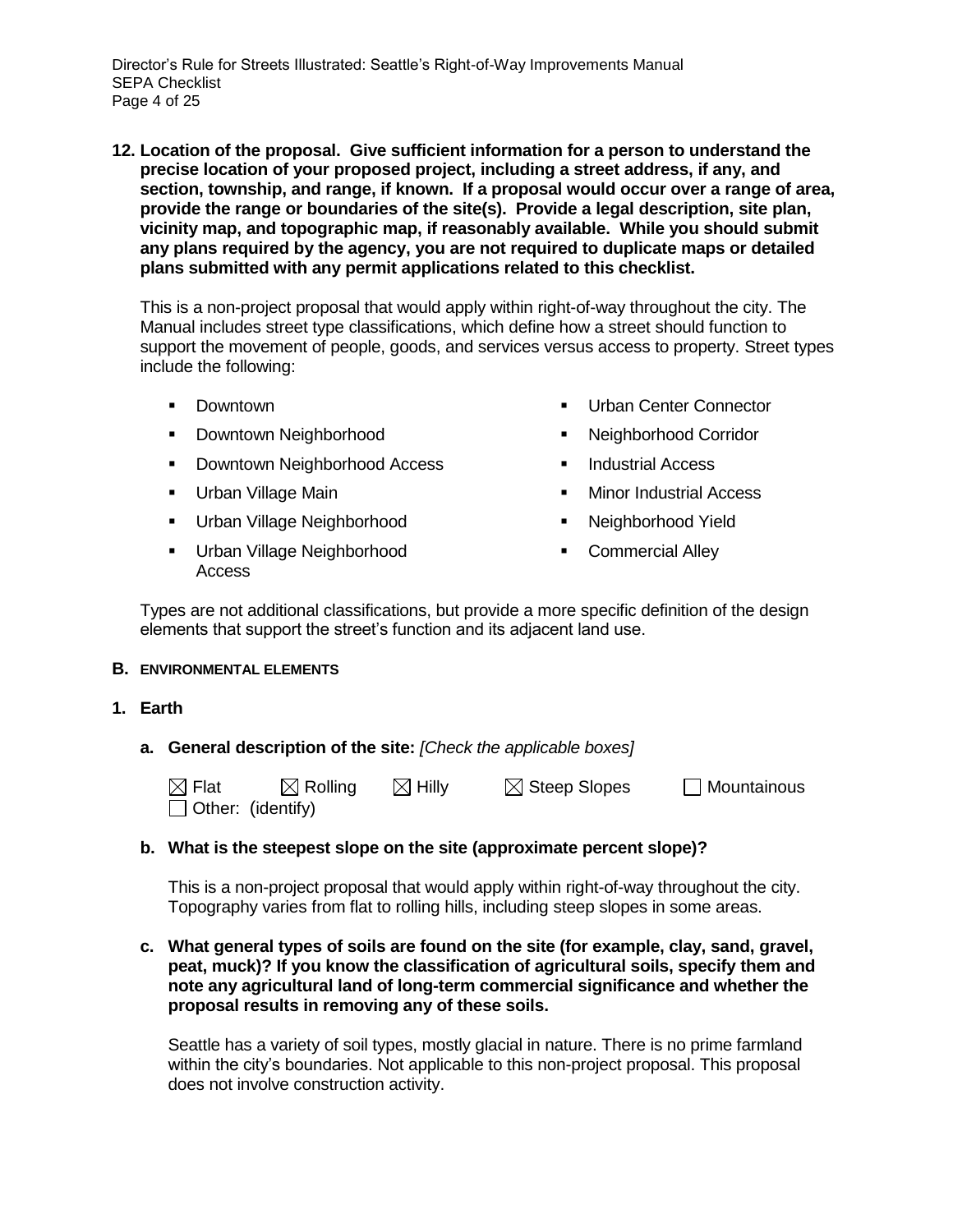## **d. Are there surface indications or history of unstable soils in the immediate vicinity? If so, describe.**

There are indications and a history of unstable soils in certain locations within the city. These locations have been designated by the City as Environmentally Critical Areas (ECAs) and are subject to development restrictions. Not applicable to this non-project proposal. This proposal does not involve construction activity.

### **e. Describe the purpose, type, total area, and approximate quantities and total affected area of any filling, excavation, and grading proposed. Indicate the source of fill.**

Not applicable to this non-project proposal. This proposal does not involve construction activity.

**f. Could erosion occur as a result of clearing, construction, or use? If so, generally describe.**

Not applicable to this non-project proposal. This proposal does not involve construction activity.

**g. About what percent of the site will be covered with impervious surfaces after project construction (for example, asphalt or buildings)?**

Not applicable to this non-project proposal. This proposal does not involve construction activity.

**h. Proposed measures to reduce or control erosion, or other impacts to the earth, if any:**

Potential earth impacts from individual projects will be addressed through existing regulations and separate site-specific environmental review. The Manual provides guidance for environment review and approvals and design considerations for grading to minimize impacts to users of the right-of-way and adjacent properties.

#### **2. Air**

**a. What types of emissions to the air would result from the proposal during construction, operation, and maintenance when the project is completed? If any, generally describe and give approximate quantities if known.** 

Not applicable to this non-project proposal. This proposal does not involve construction activity.

## **b. Are there any off-site sources of emissions or odor that may affect your proposal? If so, generally describe.**

Not applicable to this non-project proposal. This proposal does not involve construction activity.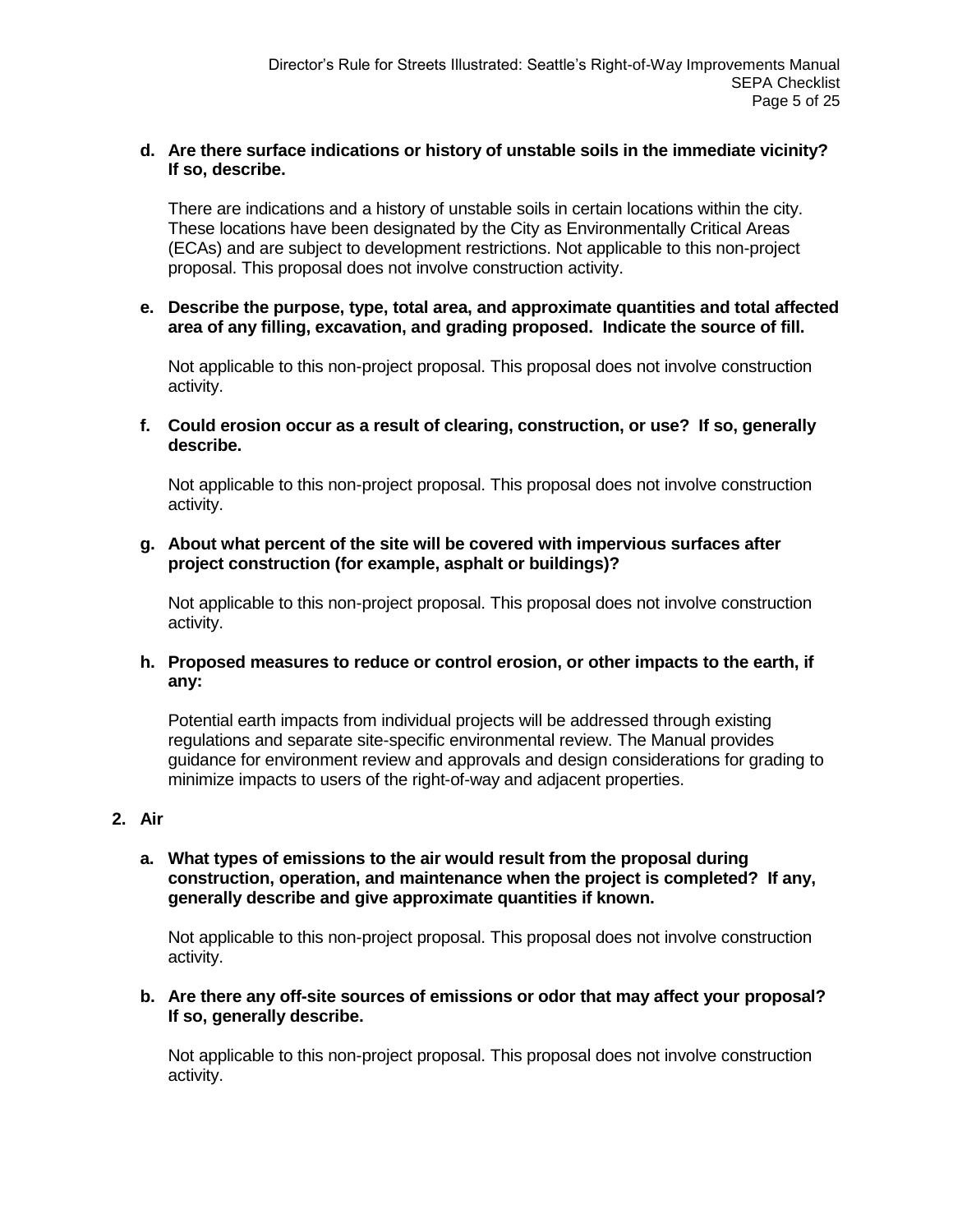Director's Rule for Streets Illustrated: Seattle's Right-of-Way Improvements Manual SEPA Checklist Page 6 of 25

### **c. Proposed measures to reduce or control emissions or other impacts to air, if any:**

Potential air quality impacts from individual projects will be addressed through existing regulations and separate site-specific environmental review. The Manual provides guidance for environment review and approvals for air quality.

### **3. Water**

- **a. Surface:**
	- **1) Is there any surface water body on or in the immediate vicinity of the site (including year-round and seasonal streams, saltwater, lakes, ponds, wetlands)? If yes, describe type and provide names. If appropriate, state what stream or river it flows into.**

Seattle contains numerous creeks, streams, and other water bodies near right-of-way, including the Duwamish Waterway, Ship Canal, Lake Union, Lake Washington, and Puget Sound. Not applicable to this non-project proposal. This proposal does not involve construction activity.

## **2) Will the project require any work over, in, or adjacent to (within 200 feet) the described waters? If yes, please describe and attach available plans.**

Not applicable to this non-project proposal. This proposal does not involve construction activity.

**3) Estimate the amount of fill and dredge material that would be placed in or removed from surface water or wetlands and indicate the area of the site that would be affected. Indicate the source of fill material.**

Not applicable to this non-project proposal. This proposal does not involve construction activity.

**4) Will the proposal require surface water withdrawals or diversions? Give general description, purpose, and approximate quantities if known.**

Not applicable to this non-project proposal. This proposal does not involve construction activity.

**5) Does the proposal lie within a 100-year floodplain? If so, note location on the site plan.**

Not applicable to this non-project proposal. This proposal does not involve construction activity.

**6) Does the proposal involve any discharges of waste materials to surface waters? If so, describe the type of waste and anticipated volume of discharge.**

Not applicable to this non-project proposal. This proposal does not involve construction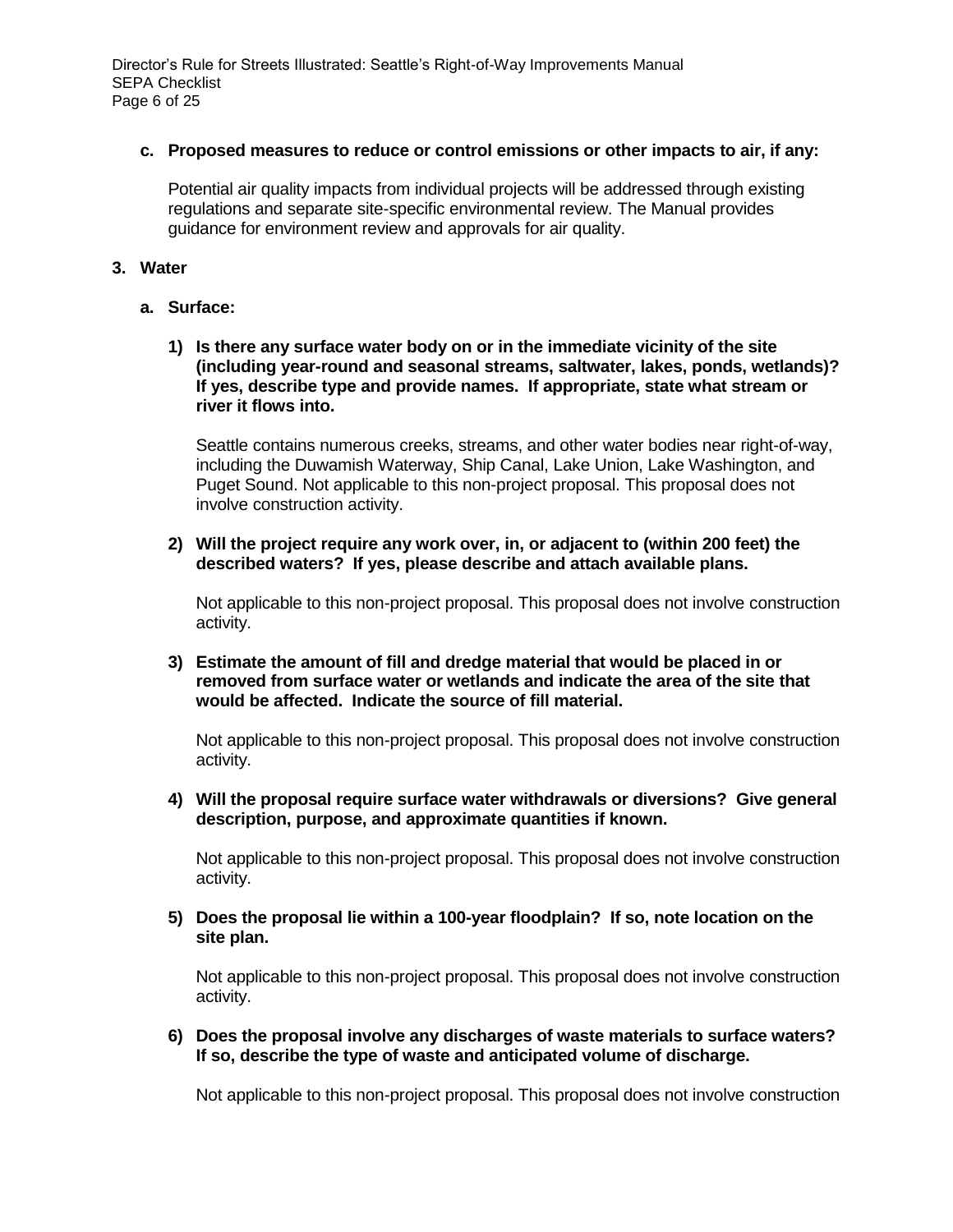activity.

- **b. Ground:**
	- **1) Will ground water be withdrawn from a well for drinking water or other purposes? If so, give a general description of the well, proposed uses and approximate quantities withdrawn from the well. Will water be discharged to groundwater? Give general description, purpose, and approximate quantities if known.**

Not applicable to this non-project proposal. This proposal does not involve construction activity.

**2) Describe waste material that will be discharged into the ground from septic tanks or other sources, if any (for example: Domestic sewage; industrial, containing the following chemicals . . . ; agricultural; etc.). Describe the general size of the system, the number of such systems, the number of houses to be served (if applicable), or the number of animals or humans the system(s) are expected to serve.**

Not applicable to this non-project proposal. This proposal does not involve construction activity.

- **c. Water runoff (including stormwater):**
	- **1) Describe the source of runoff (including storm water) and method of collection and disposal, if any (include quantities, if known). Where will this water flow? Will this water flow into other waters? If so, describe.**

Not applicable to this non-project proposal. This proposal does not involve construction activity.

**2) Could waste materials enter ground or surface waters? If so, generally describe.**

Not applicable to this non-project proposal. This proposal does not involve construction activity.

**3) Does the proposal alter or otherwise affect drainage patterns in the vicinity of the site? If so, describe.**

Not applicable to this non-project proposal. This proposal does not involve construction activity.

## **d. Proposed measures to reduce or control surface, ground, and runoff water, and drainage pattern impacts, if any:**

Potential water impacts from individual projects will be addressed through existing regulations and separate site-specific environmental review. All individual construction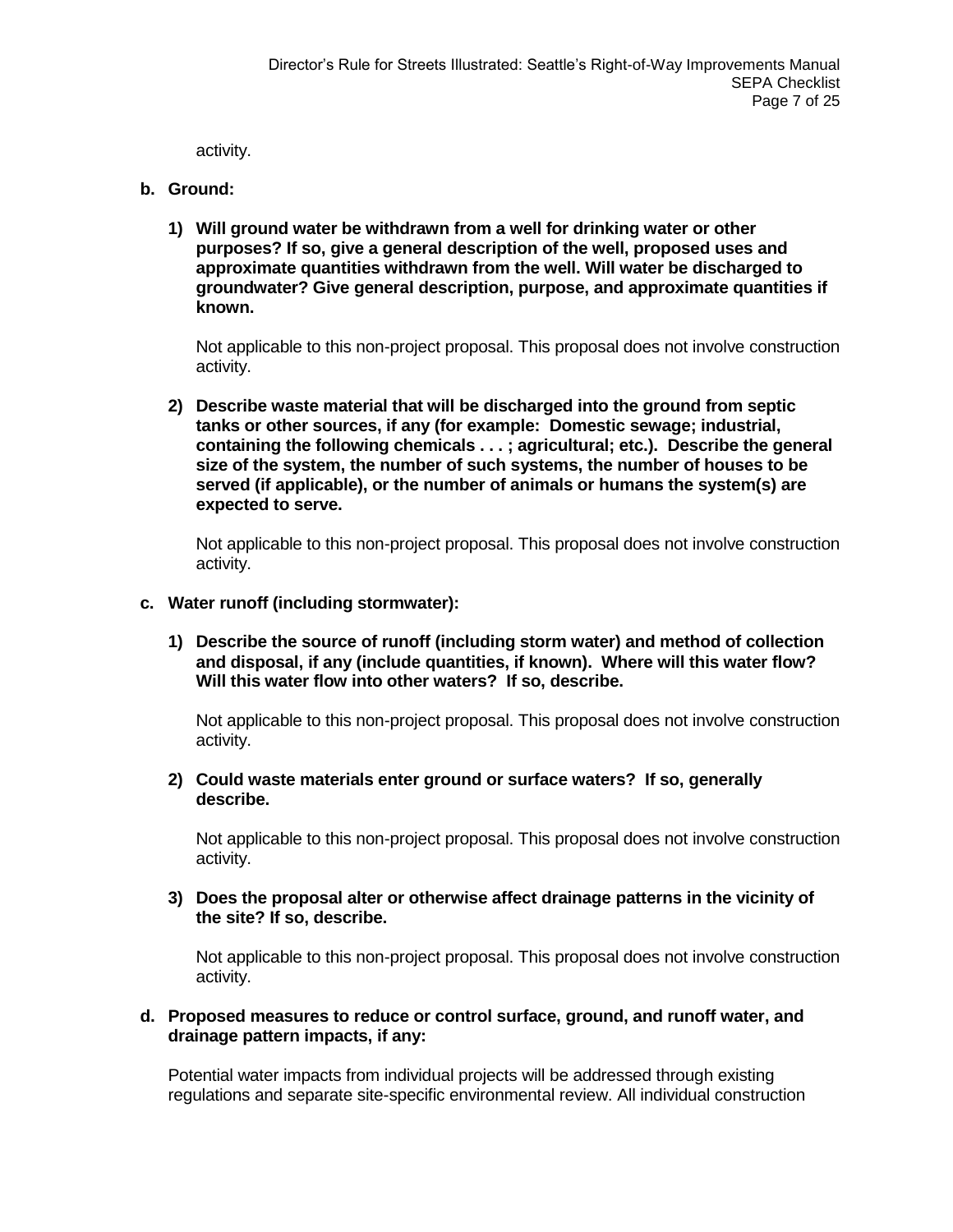Director's Rule for Streets Illustrated: Seattle's Right-of-Way Improvements Manual SEPA Checklist Page 8 of 25

projects in the right-of-way must comply with the Seattle Stormwater Code.

The Manual provides guidance for environment review and approvals for surface and groundwater. It provides design considerations for storm drains and street drainage and concepts for Low Impact Development strategies including bioretention facilities and permeable pavements.

#### **4. Plants**

**a. Types of vegetation found on the site:** *[Check the applicable boxes]*

| $\boxtimes$ Deciduous trees:                  | Alder      | Maple            | Aspen          | Other: (identify) |
|-----------------------------------------------|------------|------------------|----------------|-------------------|
| $\boxtimes$ Evergreen trees:                  | Fir        | Cedar            | Pine           | Other: (identify) |
| $\boxtimes$ Shrubs                            |            |                  |                |                   |
| $\boxtimes$ Grass                             |            |                  |                |                   |
| Pasture                                       |            |                  |                |                   |
| $\Box$ Crop or grain                          |            |                  |                |                   |
| Orchards, vineyards, or other permanent crops |            |                  |                |                   |
| Wet soil plants:                              | Cattail    | <b>Buttercup</b> | <b>Bulrush</b> | Skunk cabbage     |
| Other: (identify)                             |            |                  |                |                   |
| Water plants:                                 | water lily | eelgrass         | milfoil        | Other: (identify) |
| Other types of vegetation: (identify)         |            |                  |                |                   |

There are a wide variety of vegetation types found in the public right-of-way. Not applicable to this non-project proposal. This proposal does not involve construction activity.

## **b. What kind and amount of vegetation will be removed or altered?**

Not applicable to this non-project proposal. This proposal does not involve construction activity.

#### **c. List threatened or endangered species known to be on or near the site.**

Not applicable to this non-project proposal. This proposal does not involve construction activity.

#### **d. Proposed landscaping, use of native plants, or other measures to preserve or enhance vegetation on the site, if any:**

Potential impacts to plants from individual projects will be addressed through existing regulations and separate site-specific environmental review. The Manual provides guidance for environment review and approvals for plants.

The Manual provides design considerations for street trees within the right-of-way. Individual projects may include plans for areas of the streetscape that are reserved for green stormwater drainage structures or trees. Projects would be subject to standards that include planting certain plants and tree species, some of which are native. The City of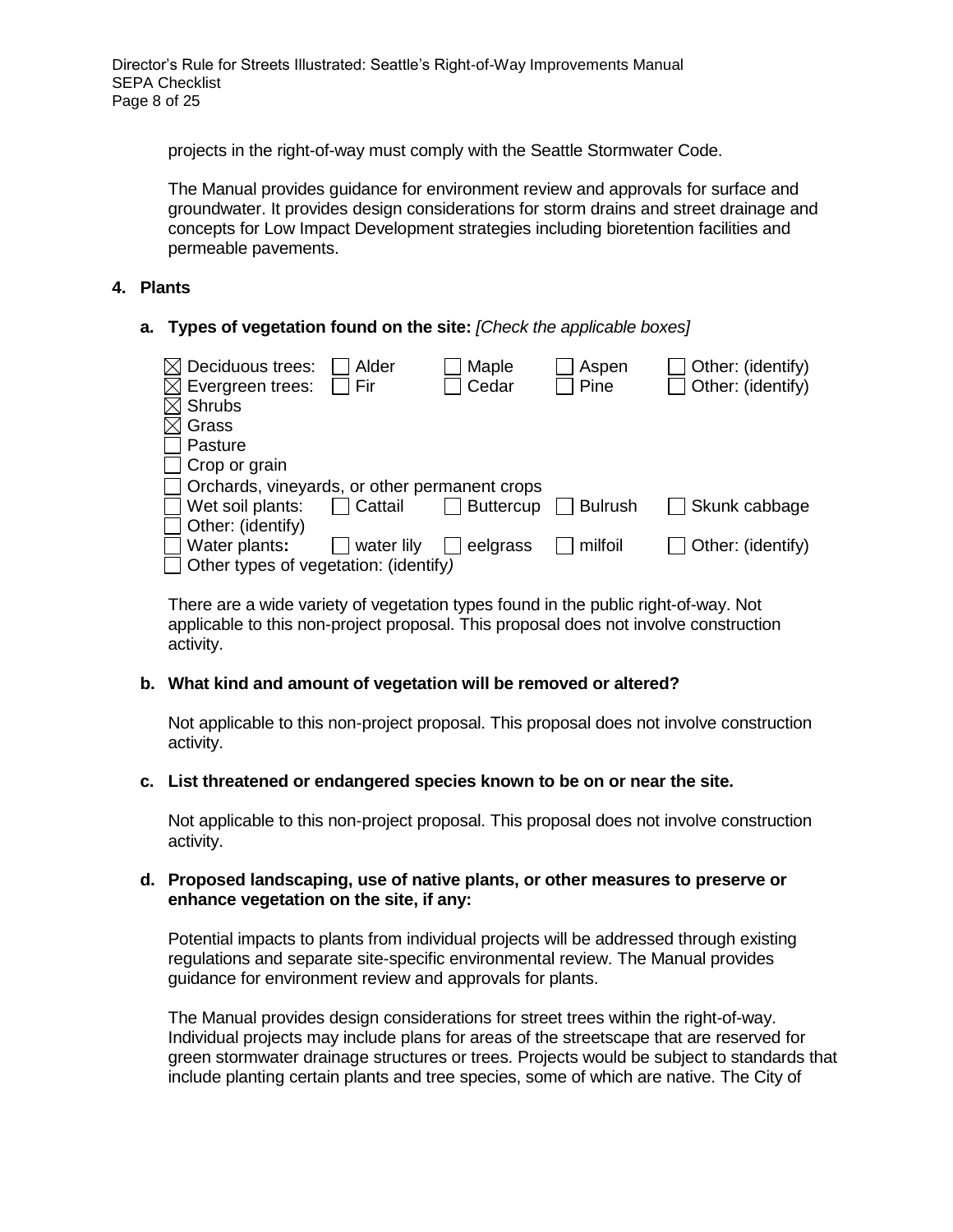Seattle Stormwater Manual requires removal of native plants to be minimized during land disturbing activities.

## **e. List all noxious weeds and invasive species known to be on or near the site.**

Not applicable to this non-project proposal. This proposal does not involve construction activity.

## **5. Animals**

**a. Birds and animals which have been observed on or near the site or are known to be on or near the site:** *[Check the applicable boxes]*

| Birds:<br>$\Box$ Other: (identify)       | $\boxtimes$ Hawk                 | $\boxtimes$ Heron | $\boxtimes$ Eagle | $\boxtimes$ Songbirds                                                                              |
|------------------------------------------|----------------------------------|-------------------|-------------------|----------------------------------------------------------------------------------------------------|
| <b>Mammals:</b><br>common urban species. | l Deer                           | Bear              | I Elk             | Beaver<br>$\boxtimes$ Other: (identify) Rodents, including mice, rats, squirrels, and raccoons are |
| Fish:<br>Shellfish                       | <b>Bass</b><br>Other: (identify) | Salmon            | Trout             | Herrinq                                                                                            |

There are a wide variety of animals found in the public right-of-way. Not applicable to this non-project proposal. This proposal does not involve construction activity.

## **b. List any threatened or endangered species known to be on or near the site.**

Not applicable to this non-project proposal. This proposal does not involve construction activity.

## **c. Is the site part of a migration route? If so, explain.**

The City of Seattle is within the Pacific Flyway. The Pacific Flyway encompasses the entire Puget Sound Basin. Not applicable to this non-project proposal. This proposal does not involve construction activity.

## **d. Proposed measures to preserve or enhance wildlife, if any:**

Potential impacts to animals from individual projects will be addressed through existing regulations and separate site-specific environmental review. The Manual provides guidance for environment review and approvals for animals.

## **e. List any invasive animal species known to be on or near the site.**

Not applicable to this non-project proposal. This proposal does not involve construction activity.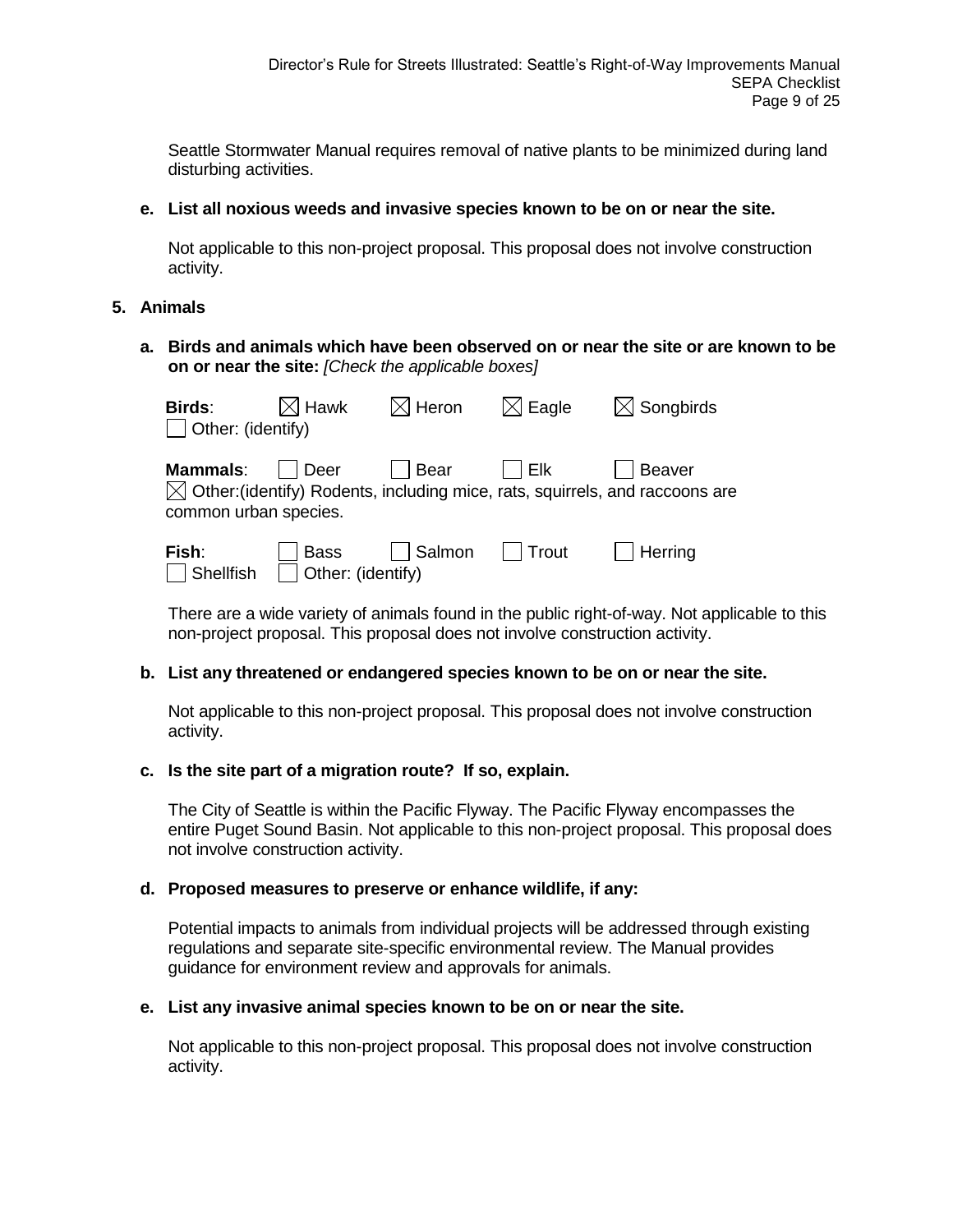Director's Rule for Streets Illustrated: Seattle's Right-of-Way Improvements Manual SEPA Checklist Page 10 of 25

#### **6. Energy and natural resources**

**a. What kinds of energy (electric, natural gas, oil, wood stove, solar) will be used to meet the completed project's energy needs? Describe whether it will be used for heating, manufacturing, etc.**

Not applicable to this non-project proposal. This proposal does not involve operation activity.

**b. Would your project affect the potential use of solar energy by adjacent properties? If so, generally describe.**

Not applicable to this non-project proposal. This proposal does not involve operation activity.

**c. What kinds of energy conservation features are included in the plans of this proposal? List other proposed measures to reduce or control energy impacts, if any:**

Potential energy impacts from individual projects will be addressed through existing regulations and separate site-specific environmental review. The Manual encourages the use of multi-modal transportation options, which may result in a reduction in energy use on roadways.

#### **7. Environmental health**

**a. Are there any environmental health hazards, including exposure to toxic chemicals, risk of fire and explosion, spill, or hazardous waste, that could occur as a result of this proposal? If so, describe.**

Not applicable to this non-project proposal. This proposal does not involve construction activity.

**1) Describe any known or possible contamination at the site from present or past uses.**

Not applicable to this non-project proposal. This proposal does not involve construction activity.

**2) Describe existing hazardous chemicals/conditions that might affect project development and design. This includes underground hazardous liquid and gas transmission pipelines located within the project area and in the vicinity.**

Not applicable to this non-project proposal. This proposal does not involve construction activity.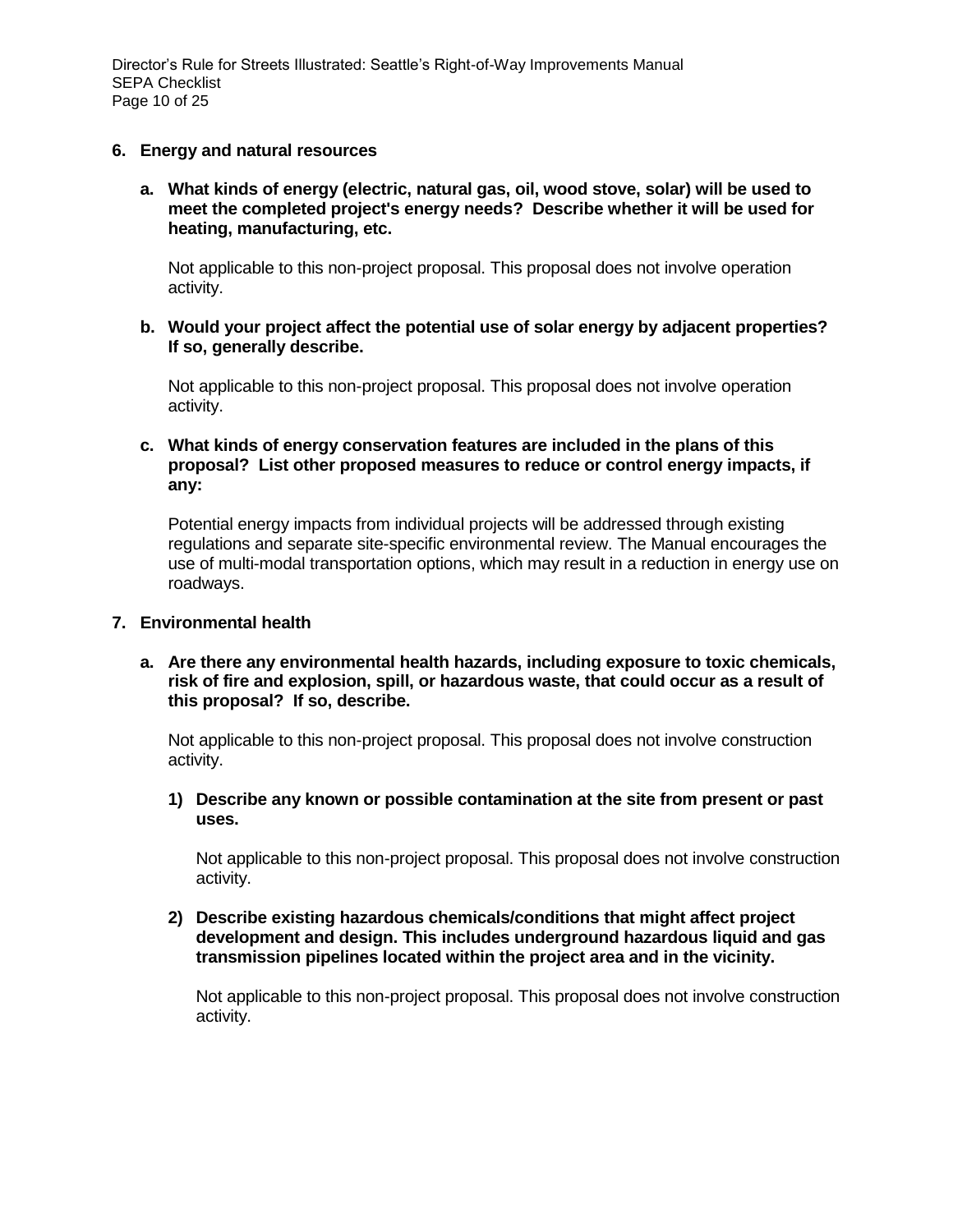## **3) Describe any toxic or hazardous chemicals that might be stored, used, or produced during the project's development or construction, or at any time during the operating life of the project.**

Not applicable to this non-project proposal. This proposal does not involve construction activity.

## **4) Describe special emergency services that might be required.**

Not applicable to this non-project proposal. This proposal does not involve construction activity.

## **5) Proposed measures to reduce or control environmental health hazards, if any:**

Potential environmental health impacts from individual projects will be addressed through existing regulations and separate site-specific environmental review. The Manual provides guidance for hazardous materials analysis during environmental review and approvals and containment during construction and maintenance.

### **b. Noise**

## **1) What types of noise exist in the area which may affect your project (for example: traffic, equipment, operation, other)?**

Many types of noise exist throughout Seattle, including noise from traffic, rail, maritime, air freight, and operation of equipment. Not applicable to this non-project proposal. This non-project proposal does not involve construction activity.

### **2) What types and levels of noise would be created by or associated with the project on a short-term or a long-term basis (for example: traffic, construction, operation, other)? Indicate what hours noise would come from the site.**

Not applicable to this non-project proposal. This non-project proposal does not involve construction activity.

#### **3) Proposed measures to reduce or control noise impacts, if any:**

Potential noise impacts from individual projects will be addressed through existing regulations and separate site-specific environmental review. The Manual provides guidance for environment review and approvals for noise. Individual projects must comply with the Noise Code (Seattle Municipal Code 25.08).

#### **8. Land and shoreline use**

#### **a. What is the current use of the site and adjacent properties? Will the proposal affect current land uses on nearby or adjacent properties? If so, describe.**

Not applicable to this non-project proposal. This non-project proposal does not involve construction activity.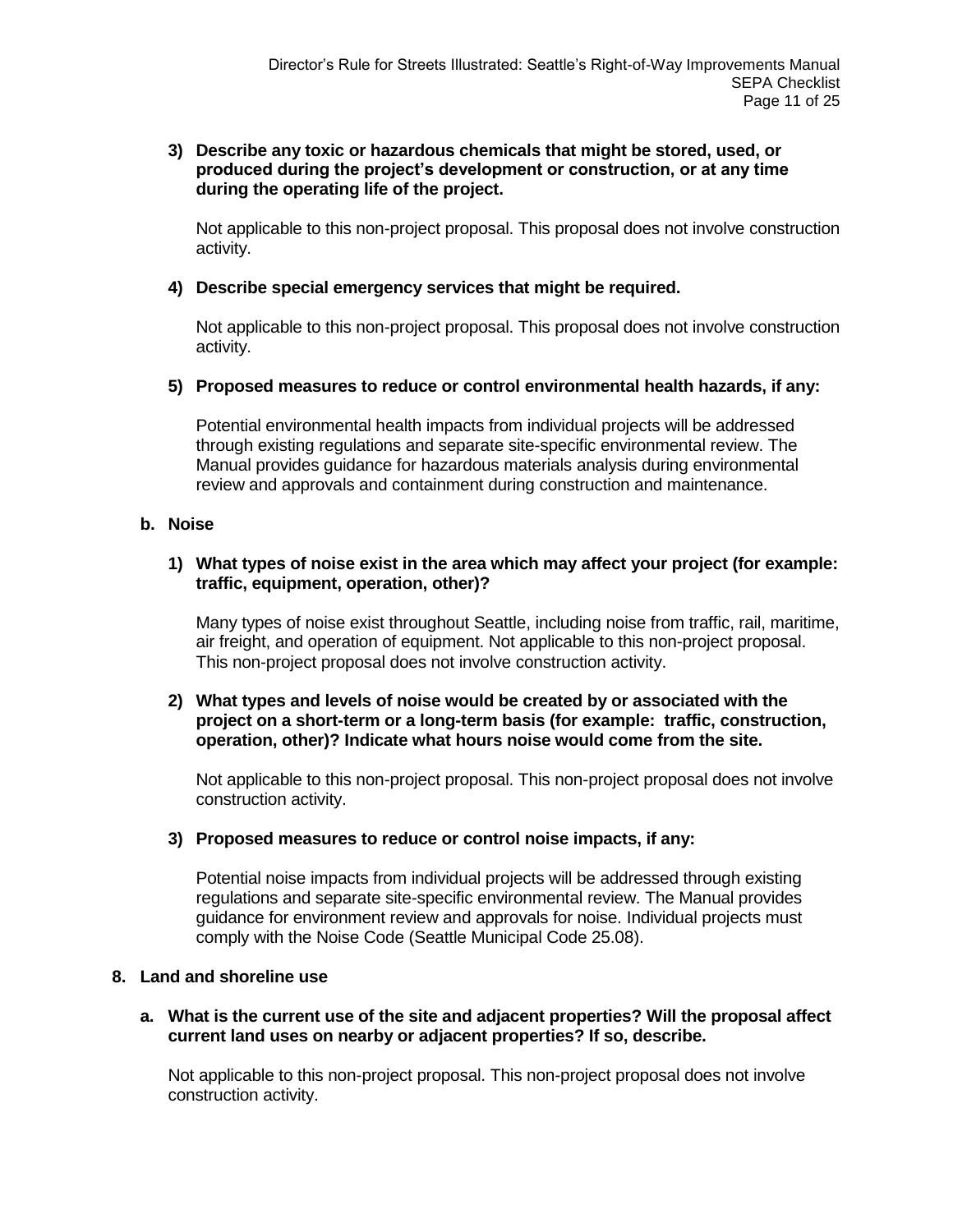**b. Has the site been used as working farmlands or working forest lands? If so, describe. How much agricultural or forest land of long-term commercial significance will be converted to other uses as a result of the proposal, if any? If resource lands have not been designated, how many acres in farmland or forest land tax status will be converted to nonfarm or non-forest use?**

No.

**1) Will the proposal affect or be affected by surrounding working farm or forest land normal business operations, such as oversize equipment access, the application of pesticides, tilling, and harvesting? If so, how?**

No.

## **c. Describe any structures on the site.**

Seattle contains many different structures throughout the public-right of-way. Street furniture in the right-of-way include information kiosks, utility poles, traffic lights and signs, transit shelters, and other objects and pieces of equipment. Not applicable to this nonproject proposal.

## **d. Will any structures be demolished? If so, what?**

Not applicable to this non-project proposal. This non-project proposal does not involve construction activity. The Manual provides design considerations for City-owned and private structures within the right-of-way.

#### **e. What is the current zoning classification of the site?**

Not applicable to this non-project proposal. This non-project proposal does not involve construction activity.

#### **f. What is the current comprehensive plan designation of the site?**

Not applicable to this non-project proposal. This non-project proposal does not involve construction activity.

#### **g. If applicable, what is the current shoreline master program designation of the site?**

Shorelines of the city include saltwater shorelines, Salmon Bay, Lake Union, the Ship Canal, Lake Washington, Green Lake, and the Duwamish River. Seattle shoreline districts have designations that include urban industrial, urban residential, and urban general among others. Not applicable to this non-project proposal. This non-project proposal does not involve construction activity.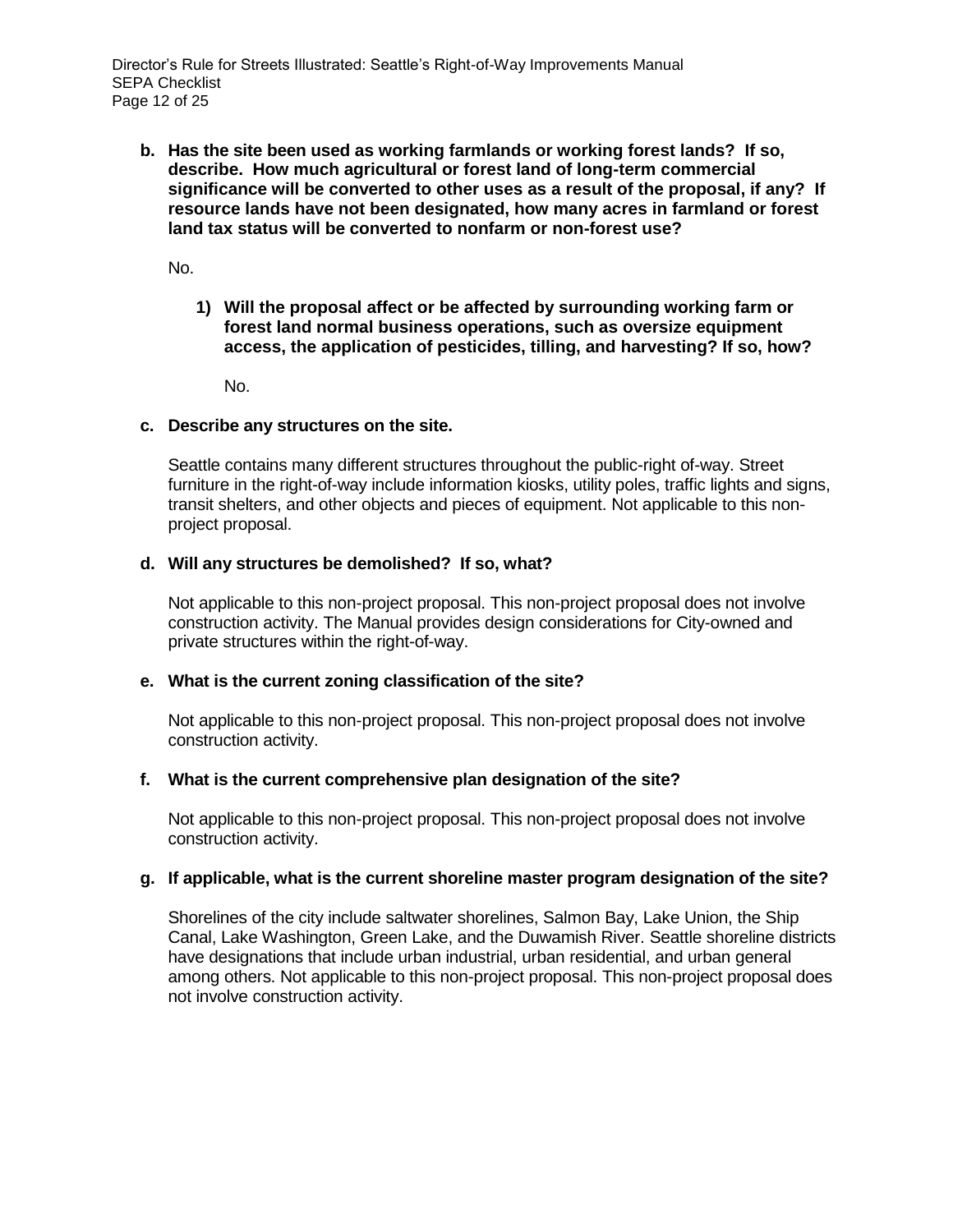## **h. Has any part of the site been classified as a critical area by the city or county? If so, specify.**

The City has designated ECAs located throughout the city. These areas are considered environmentally sensitive and include landslide-prone, liquefaction-prone and flood-prone areas, wetlands, riparian corridors, steep slopes, fish and wildlife habitat conservation areas, and abandoned landfills. Not applicable to this non-project proposal. This nonproject proposal does not involve construction activity.

- **i. Approximately how many people would reside or work in the completed project?** None.
- **j. Approximately how many people would the completed project displace?**

None.

**k. Proposed measures to avoid or reduce displacement impacts, if any:**

No measures are proposed.

## **l. Proposed measures to ensure the proposal is compatible with existing and projected land uses and plans, if any:**

Potential land use impacts from individual projects will be addressed through existing regulations and separate site-specific environmental review. The Manual provides guidance for environment review and approvals for land use.

The Manual is consistent and compatible with the Comprehensive Plan (Seattle 2035) and the Land Use Code. SDOT has renamed and designed new street types in accordance with the land use designations in the Comprehensive Plan. It is also informed by Goal TG2 in the Transportation Element, "Allocate space on Seattle's streets to safely and efficiently connect people and goods to their destinations while creating inviting spaces within the right‐of‐ways." The Manual summarizes the Land Use Code requirements (Title 23 of the Seattle Municipal Code) for street and alley improvements and presents specific criteria for design and installation within the right-of-way.

## **m. Proposed measures to ensure that the proposal is compatible with nearby agricultural and forest lands of long-term commercial significance, if any:**

No measures are proposed.

## **9. Housing**

**a. Approximately how many units would be provided, if any? Indicate whether high, middle, or low-income housing.**

None.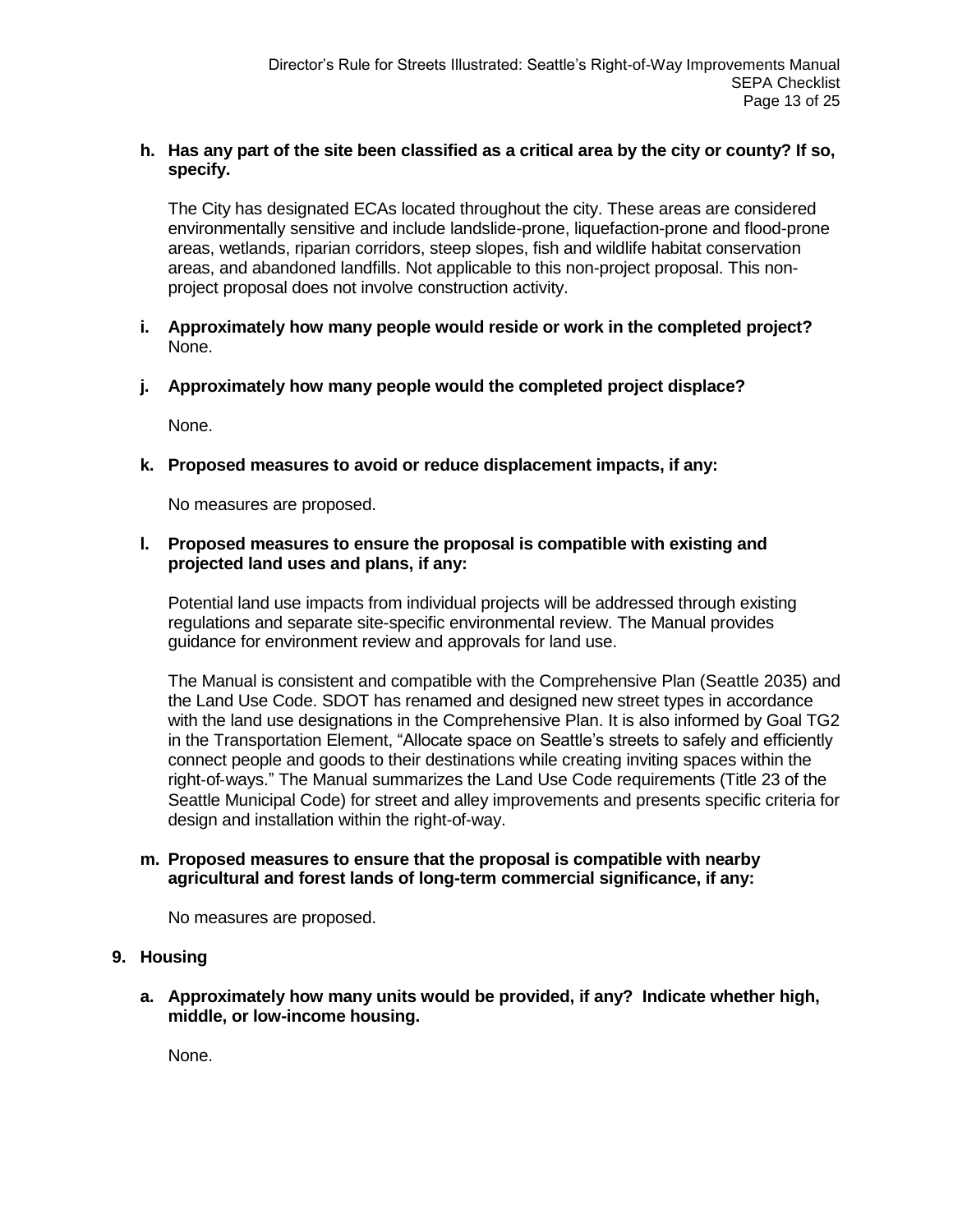**b. Approximately how many units, if any, would be eliminated? Indicate whether high, middle, or low-income housing.**

None.

**c. Proposed measures to reduce or control housing impacts, if any:**

No measures are proposed.

#### **10. Aesthetics**

## **a. What is the tallest height of any proposed structure(s), not including antennas; what is the principal exterior building material(s) proposed?**

Not applicable to this non-project proposal. This proposal does not involve construction activity.

## **b. What views in the immediate vicinity would be altered or obstructed?**

Not applicable to this non-project proposal. This proposal does not involve construction activity.

## **c. Proposed measures to reduce or control aesthetic impacts, if any:**

Potential aesthetics impacts from individual projects will be addressed through existing regulations and separate site-specific environmental review. The Manual provides aesthetic urban design considerations for adaptive design, public space, green streets, and street concept plans within the right-of-way.

## **11. Light and glare**

## **a. What type of light or glare will the proposal produce? What time of day would it mainly occur?**

Not applicable to this non-project proposal. This proposal does not involve construction activity.

## **b. Could light or glare from the finished project be a safety hazard or interfere with views?**

Not applicable to this non-project proposal. This proposal does not involve construction activity.

## **c. What existing off-site sources of light or glare may affect your proposal?**

Not applicable to this non-project proposal. This proposal does not involve construction activity.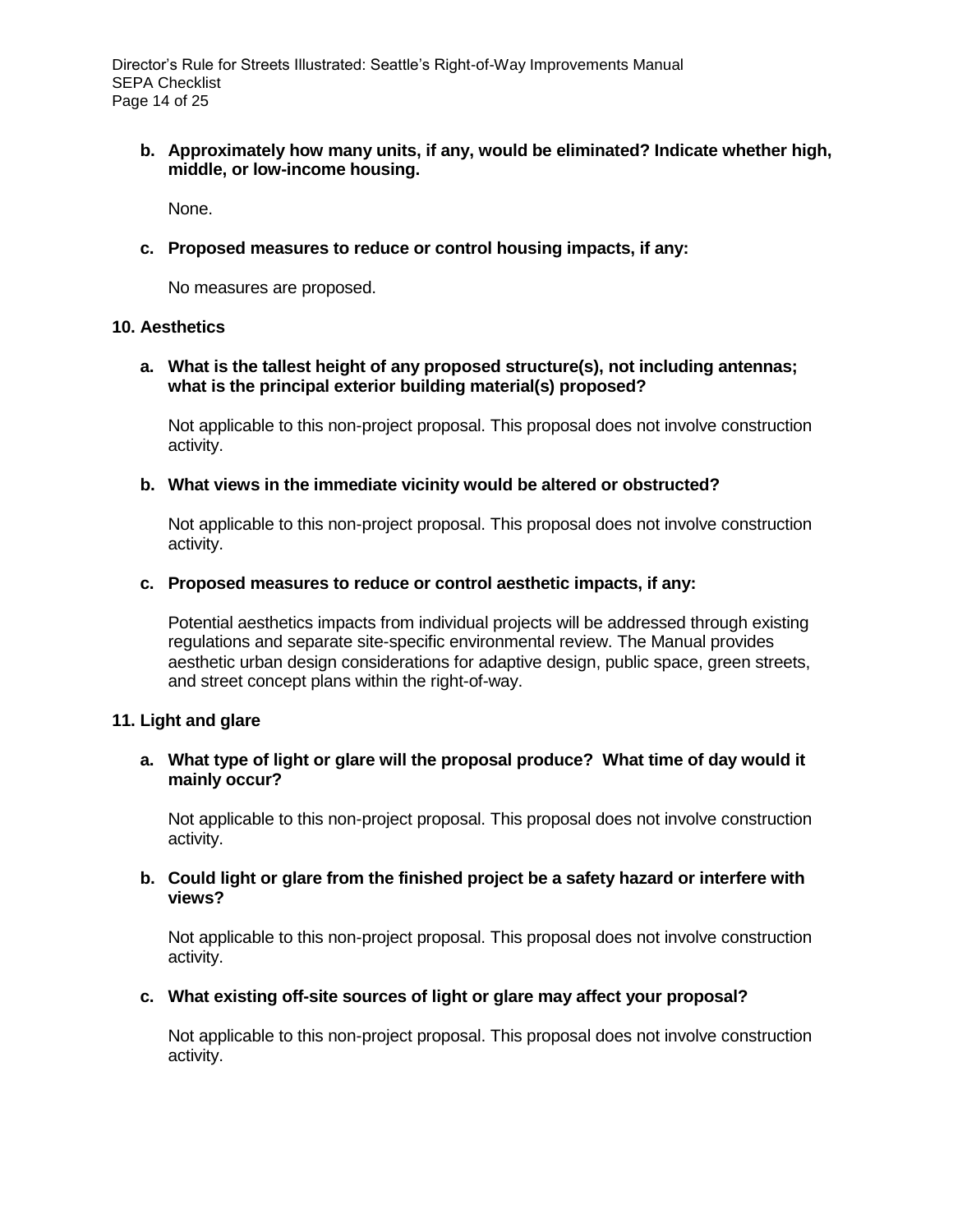## **d. Proposed measures to reduce or control light and glare impacts, if any:**

Potential light and glare impacts from individual projects will be addressed through existing regulations and separate site-specific environmental review. The Manual provides design considerations for street and pedestrian lighting to improve, safeguard, facilitate, and encourage vehicular and pedestrian traffic.

### **12. Recreation**

## **a. What designated and informal recreational opportunities are in the immediate vicinity?**

Seattle has many designated and informal recreational opportunities within its boundaries. Seattle Parks and Recreation manages over 400 parks and open areas totaling over 6,200 acres. SDOT maintains about 40 miles of shared-use trails throughout the city, and is building out a network of Neighborhood Greenways. Additionally, the sidewalk network throughout Seattle is used by many for recreational purposes, in addition to transportation purposes. Not applicable to this non-project proposal. This proposal does not involve construction activity.

## **b. Would the proposed project displace any existing recreational uses? If so, describe.**

Not applicable to this non-project proposal. This proposal does not involve construction activity.

## **c. Proposed measures to reduce or control impacts on recreation, including recreation opportunities to be provided by the project or applicant, if any:**

Potential recreation impacts of individual projects will be addressed through existing regulations and separate site-specific environmental review. The Manual provides sections on pavements to parks and interim design strategies and programming of public space, which includes parklets, play streets, and shoreline street ends. It also provides bike design standards for Neighborhood Greenways and trail/shared use path crossings.

#### **13. Historic and cultural preservation**

### a. **Are there any buildings, structures, or sites located on or near the project site that are over 45 years old listed in or eligible for listing in national, state, or local preservation registers? If so, specifically describe.**

Seattle has many places and objects listed on national, state, or local preservation registers. There are eight historic districts and over 450 designated landmarks within the city. Not applicable to this non-project proposal. This proposal does not involve construction activity.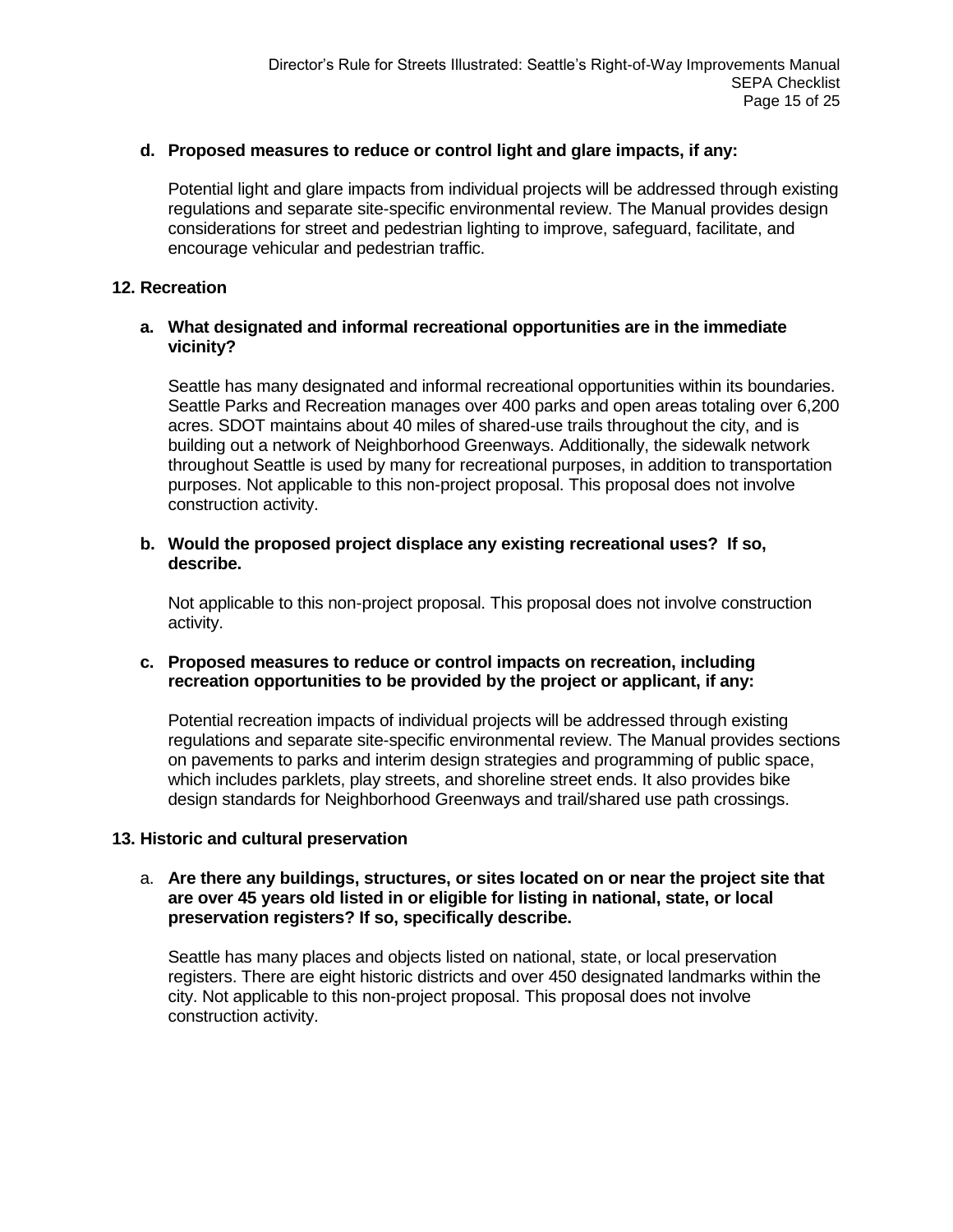**b. Are there any landmarks, features, or other evidence of Indian or historic use of occupation? This may include human burials or old cemeteries. Are there any material evidence, artifacts, or areas of cultural importance on or near the site? Please list any professional studies conducted at the site to identify such resources.**

Seattle has several landmarks and evidence of historic, archaeological, scientific, and cultural importance within its boundaries. Not applicable to this non-project proposal. This proposal does not involve construction activity.

**c. Describe the methods used to assess the potential impacts to cultural and historic resources on or near the project site. Examples include consultation with tribes and the Department of Archaeology and Historic Preservation, archaeological surveys, historic maps, GIS data, etc.**

Not applicable to this non-project proposal. This proposal does not involve construction activity.

**d. Proposed measures to avoid, minimize, or compensate for loss, changes to, and disturbance of resources. Please include plans for the above and any permits that may be required.**

Potential historic and cultural preservation impacts of individual projects will be addressed through existing regulations and separate site-specific environmental review. Projects may be required to consult or seek approval from the State Department of Archaeology and Historic Preservation, City Preservation/Historic District Boards, Landmarks Boards, and other applicable agencies. The Manual provides guidance for environment review and approvals for historic and cultural preservation.

#### **14. Transportation**

**a. Identify public streets and highways serving the site or affected geographic area, and describe proposed access to the existing street system. Show on site plans, if any.**

Not applicable to this non-project proposal. This proposal does not involve construction activity.

**b. Is the site or affected geographic area currently served by public transit? If so, generally describe. If not, what is the approximate distance to the nearest transit stop?**

Public transit serves areas throughout Seattle. Not applicable to this non-project proposal. This proposal does not involve construction activity.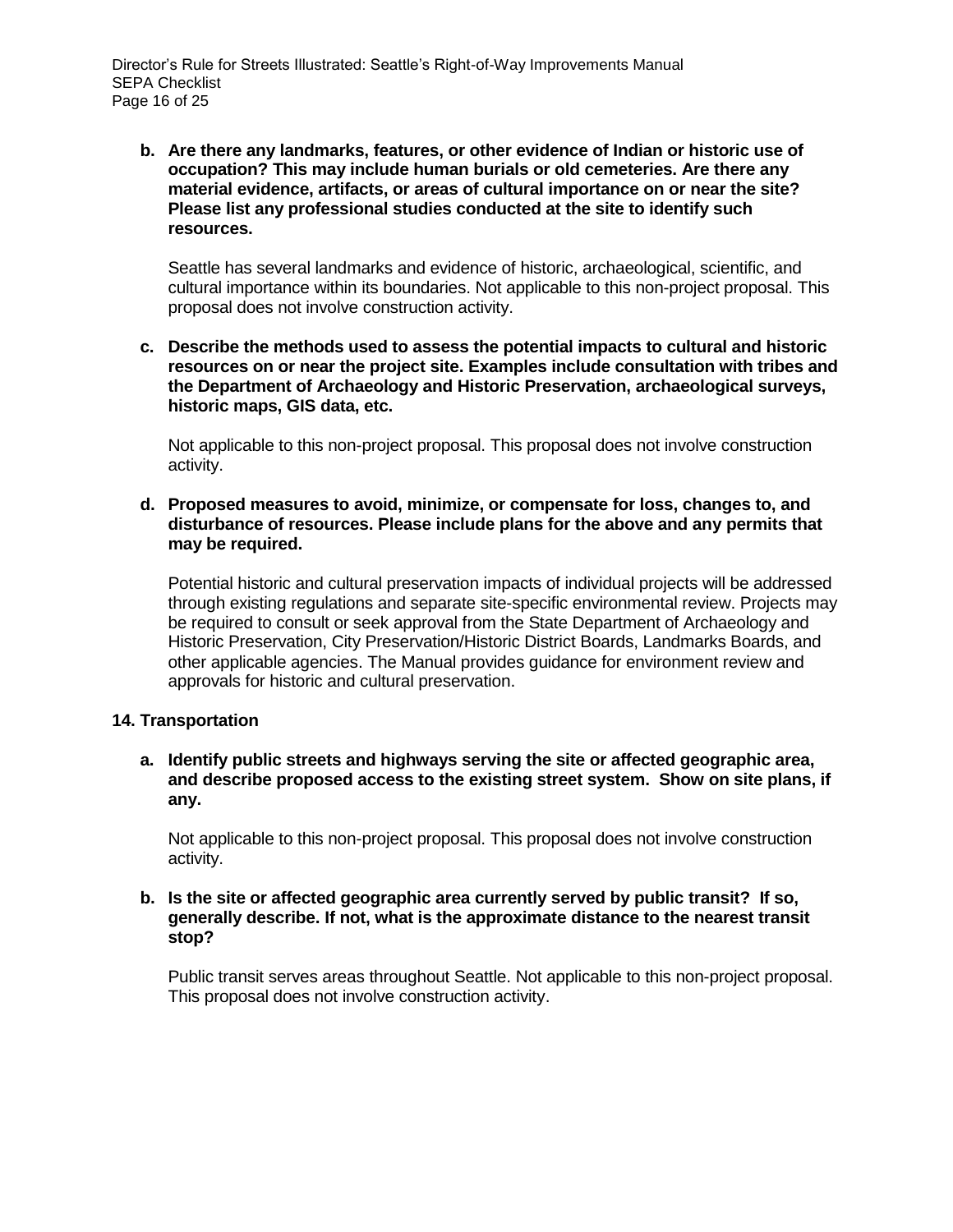## **c. How many additional parking spaces would the completed project or non-project proposal have? How many would the project or non-project proposal eliminate?**

Not applicable to this non-project proposal. This proposal does not involve construction activity.

**d. Will the proposal require any new or improvements to existing roads, streets, pedestrian, bicycle or state transportation facilities, not including driveways? If so, generally describe (indicate whether public or private).** 

Not applicable to this non-project proposal. This proposal does not involve construction activity.

**e. Will the project or proposal use (or occur in the immediate vicinity of) water, rail, or air transportation? If so, generally describe.**

No.

**f. How many vehicular trips per day would be generated by the completed project or proposal? If known, indicate when peak volumes would occur and what percentage of the volume would be trucks (such as commercial and non-passenger vehicles). What data or transportation models were used to make these estimates?**

Not applicable.

**g. Will the proposal interfere with, affect, or be affected by the movement of agricultural and forest products on roads or streets in the area? If so, generally describe.**

No.

## **h. Proposed measures to reduce or control transportation impacts, if any:**

Potential transportation impacts from individual projects will be addressed through existing regulations and separate site-specific environmental review. The Manual provides guidance for right-of-way approvals and construction and maintenance requirements for traffic control.

The Manual provides new design standards for bike, freight, and transit facilities in accordance with master plans. New bike design standards for SDOT also provides guidance for developers and other City Departments. The new street type Industrial Access, is primarily intended to serve the major and minor truck network and are dimensioned accordingly in terms of elements such as lane widths and loading needs. The new street type, Urban Center Connector, graphically depicts side- and center-running platforms for bus rapid transit systems. Design and dimension standards are also provided for transit elements such as platform design and stop amenities.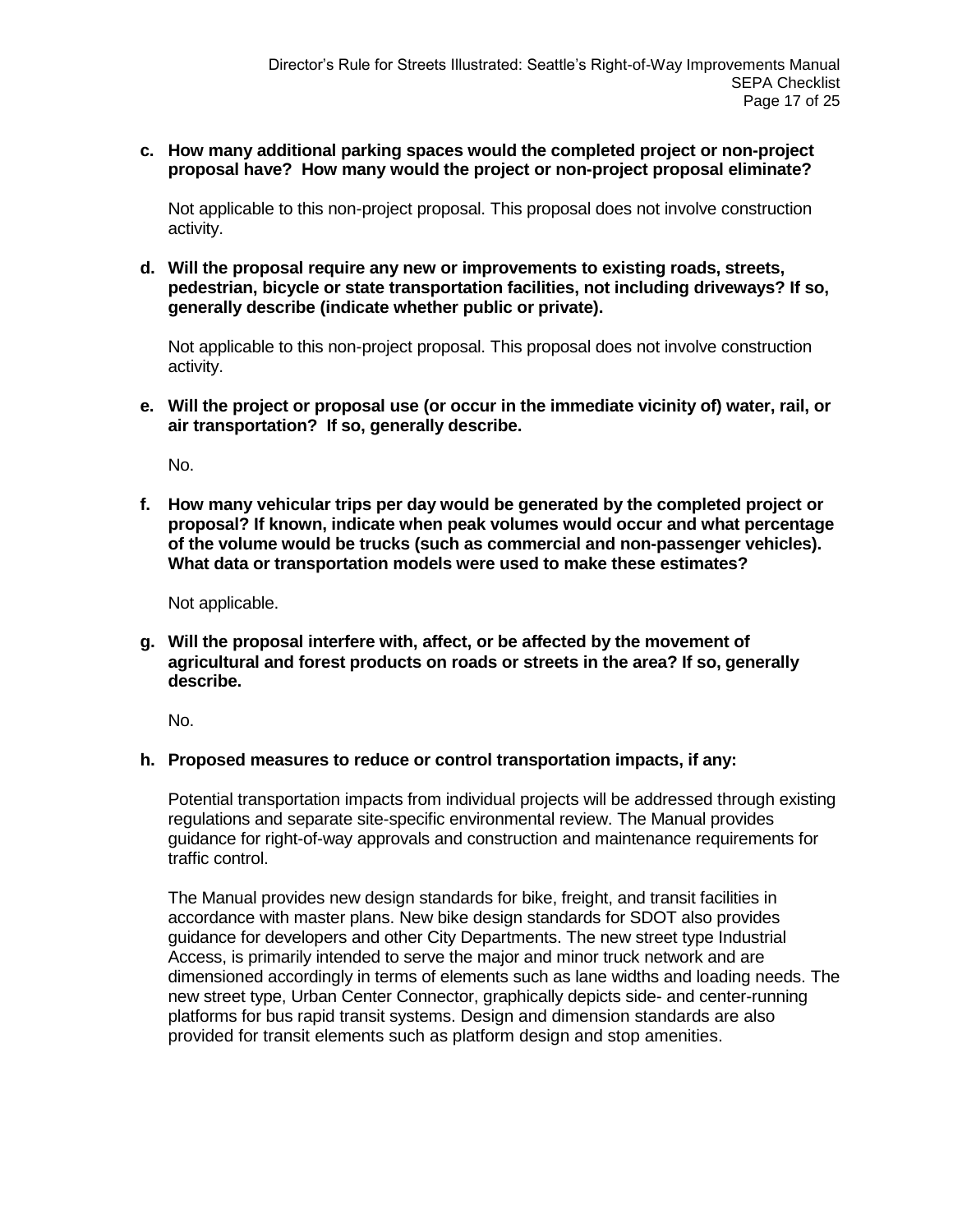Director's Rule for Streets Illustrated: Seattle's Right-of-Way Improvements Manual SEPA Checklist Page 18 of 25

## **15. Public services**

**a. Would the project result in an increased need for public services (for example: fire protection, police protection, public transit, health care, schools, other)? If so, generally describe.**

Not applicable to this non-project proposal. This proposal does not involve construction activity.

**b. Proposed measures to reduce or control direct impacts on public services, if any.**

Potential public service impacts from individual projects will be addressed through existing regulations and separate site-specific environmental review. The Manual provides design considerations for right-of-way near fire stations suggested as Seattle Fire Department access streets. It also provides guidance for traffic calming to improve safety and livability.

#### **16. Utilities**

## **a. Utilities currently available at the site, if any:** *[Check the applicable boxes]*

| None                       |                            |                       |                            |
|----------------------------|----------------------------|-----------------------|----------------------------|
| $\boxtimes$ Electricity    | $\boxtimes$ Natural gas    | $\boxtimes$ Water     | $\boxtimes$ Refuse service |
| $\boxtimes$ Telephone      | $\boxtimes$ Sanitary sewer | $\vert$ Septic system |                            |
| $\bigcup$ Other (identify) |                            |                       |                            |

Public and private utilities are available throughout the city. Not applicable to this non-project proposal. This proposal does not involve construction activity.

### **b. Describe the utilities that are proposed for the project, the utility providing the service, and the general construction activities on the site or in the immediate vicinity which might be needed.**

Potential utility impacts from individual projects will be addressed through existing regulations and separate site-specific environmental review. The Manual provides guidance for right-of-way approvals and construction and maintenance requirements for utilities. It also provides design considerations for utilities in the right-of-way including street lighting, storm drains and sewers, water mains, easements, and utility relocation.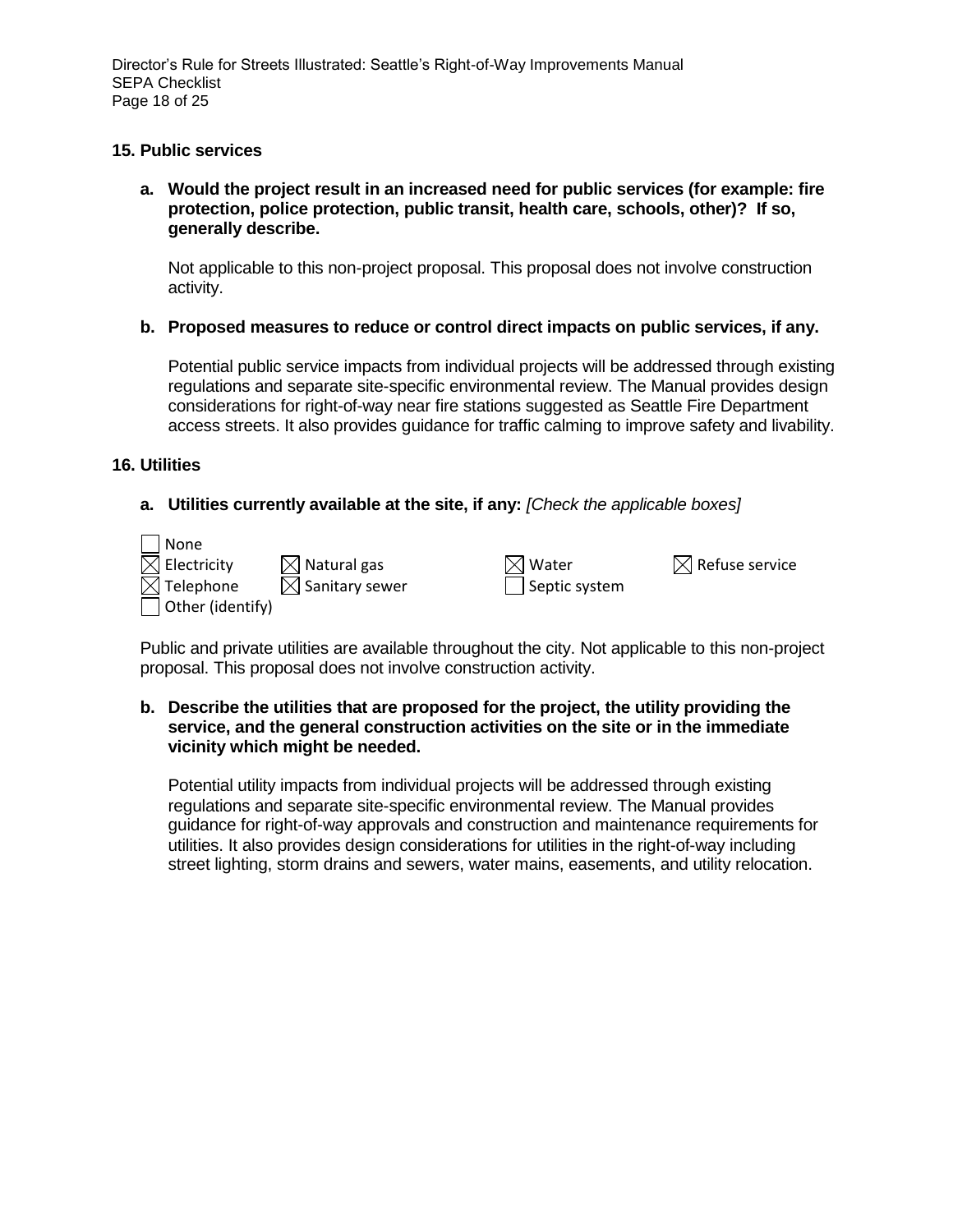#### **C. SIGNATURE**

The above answers are true and complete to the best of my knowledge. I understand that the lead agency is relying on them to make its decision.<br>Signature:<br> $\frac{7}{1!}$ <br>Date Submitted:<br> $\frac{7}{1!}$ Date Submitted: ... 7./.t.!.//..7. .................................................................................................. ....... .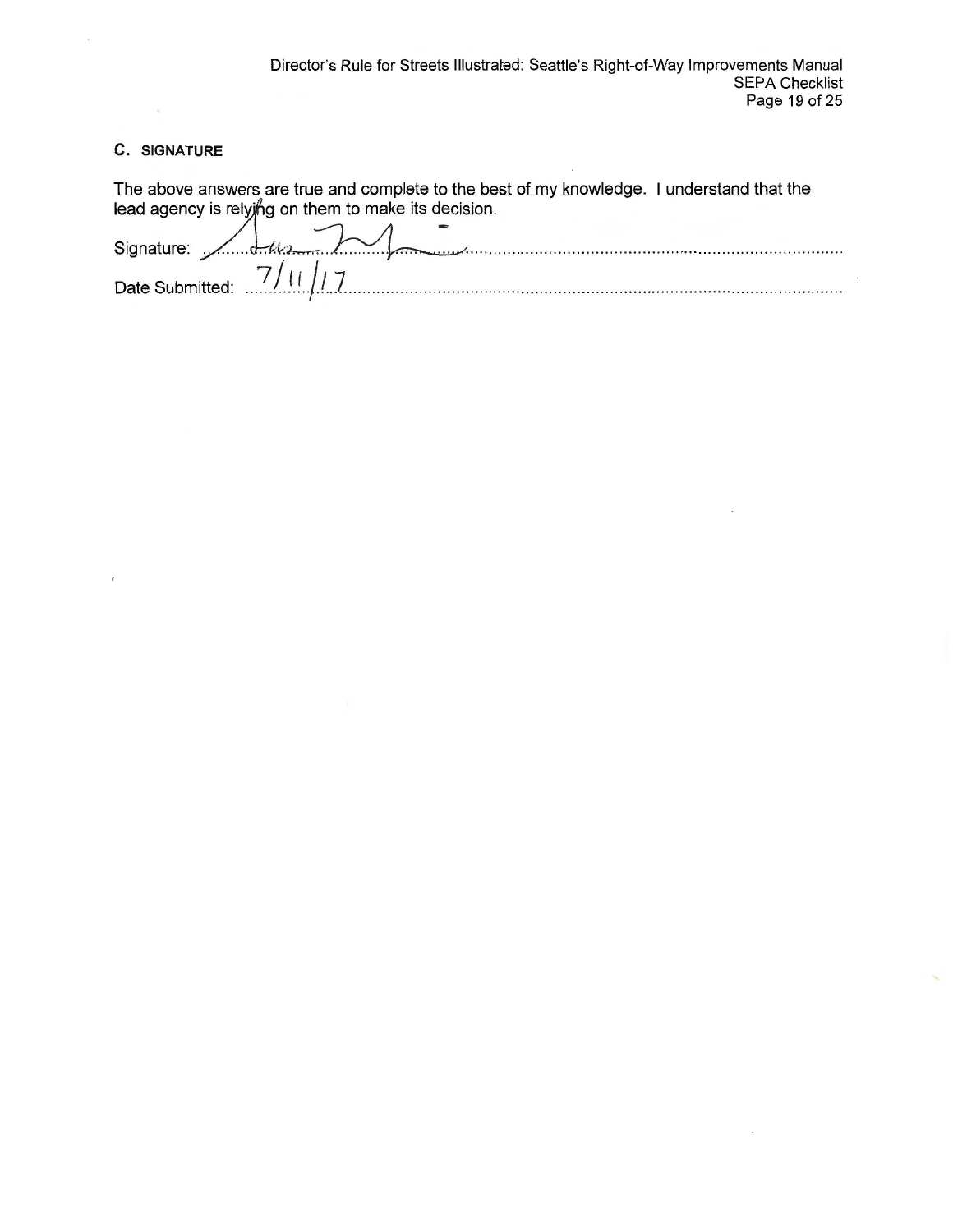## **D. SUPPLEMENTAL SHEET FOR NONPROJECT ACTIONS**

Because these questions are very general, it may be helpful to read them in conjunction with the list of the elements of the environment.

When answering these questions, be aware of the extent the proposal or the types of activities likely to result from the proposal, would affect the item at a greater intensity or at a faster rate than if the proposal were not implemented. Respond briefly and in general terms.

#### **1. How would the proposal be likely to increase discharge to water; emissions to air; production, storage, or release of toxic or hazardous substances; or production of noise?**

During construction of individual projects there may be minimal exhaust emissions from construction equipment. Construction activities may produce or release toxic or hazardous substances, such as mechanical fluids from construction equipment, and could temporarily generate noise. Projects developed within existing paved right-of-way would not generate any additional runoff to that already existing. The Manual would encourage the use of multi-modal transportation options, which may result in a reduction in emissions, noise, and nonpoint source pollution from runoff on roadways.

#### **Proposed measures to avoid or reduce such increases are:**

As part of permitting and approval, SDOT and other City Departments will evaluate the need and types of mitigation appropriate for any anticipated adverse impacts and best management practices (BMPs) to reduce and control any potential discharges to water, emissions to air, release of hazardous substances, and generation of noise. Projects will be subject to the City Sidewalk and Street Use Code, Stormwater Code, Noise Code, Regulations for Environmental Critical Areas, and Environmental Policies and Procedures.

The Manual provides guidance on environmental review and approvals and construction and maintenance requirements to minimize potential impacts projects may have on water quality, air quality, hazardous materials, and noise.

#### **2. How would the proposal be likely to affect plants, animals, fish, or marine life?**

Projects would primarily involve modifications within paved right-of-way, as opposed to natural or undeveloped sites. As a result, projects are not likely to have effects on animals, fish or marine life.

#### **Proposed measures to protect or conserve plants, animals, fish, or marine life are:**

SDOT and other City Departments will evaluate the presence of and impacts to plants, animals, fish, and marine life during the environmental review for individual projects. Projects will be subject to the City Sidewalk and Street Use Code, Stormwater Code, Tree Protection Code, Regulations for Environmental Critical Areas, and Environmental Policies and Procedures. The Manual provides guidance on environmental review and approvals and construction and maintenance requirements to minimize potential impacts to plants and animals.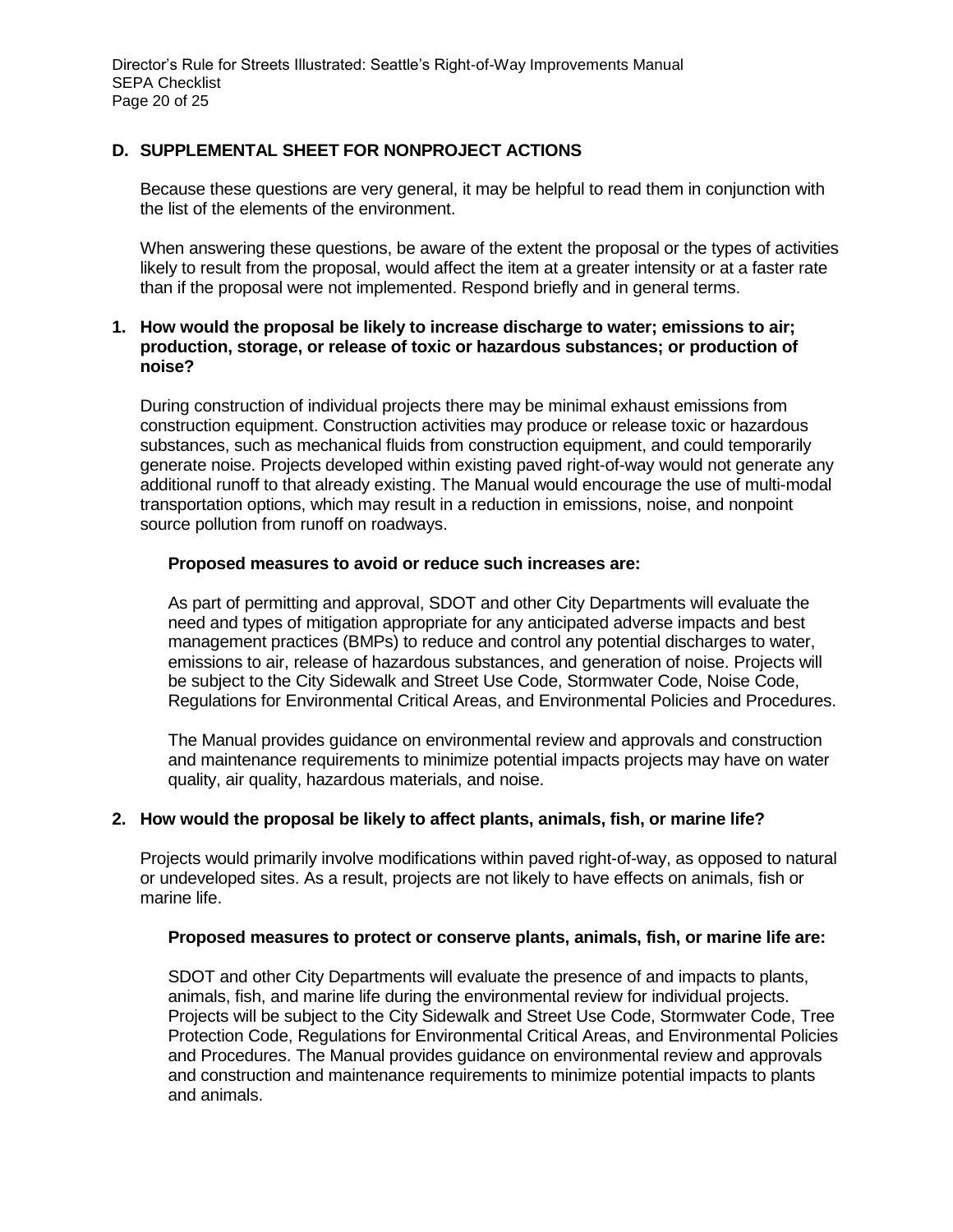Individuals projects may include plans for areas of the streetscape that are reserved for green stormwater drainage structures or trees. Projects would be subject to standards that include planting certain plants and tree species, some of which are native. The City of Seattle Stormwater Manual requires removal of native plants to be minimized during land disturbing activities.

## **3. How would the proposal be likely to deplete energy or natural resources?**

Projects would typically require fuels and electricity use during construction phases to operate equipment and periodically thereafter for routine maintenance and repair activities. The Manual encourages the use of multi-modal transportation options, which may result in a reduction in energy use on roadways.

## **Proposed measures to protect or conserve energy and natural resources are:**

SDOT and other City Departments will evaluate any impacts to energy or natural resources during the environmental review for individual projects.

## **4. How would the proposal be likely to use or affect environmentally sensitive areas or areas designated (or eligible or under study) for governmental protection; such as parks, wilderness, wild and scenic rivers, threatened or endangered species habitat, historic or cultural sites, wetlands, floodplains, or prime farmlands?**

Projects would primarily involve modifications within paved right-of-way, as opposed to natural or undeveloped sites or adjacent structures. As a result, projects are not likely to have effects on environmentally sensitive areas or areas designated for governmental protection.

## **Proposed measures to protect such resources or to avoid or reduce impacts are:**

SDOT and other City Departments will evaluate any impacts to sensitive or protected areas during the environmental review for individual projects. Projects will be subject to the City Sidewalk and Street Use Code, Parks Code, Regulations for Environmental Critical Areas, Historic and Landmarks Preservation, and Environmental Policies and Procedures.

The Manual provides guidance on environmental review and approvals and construction and maintenance requirements to minimize potential impacts to environmentally sensitive areas or areas designated for government protection.

## **5. How would the proposal be likely to affect land and shoreline use, including whether it would allow or encourage land or shoreline uses incompatible with existing plans?**

Projects would primarily involve modifications within paved right-of-way and are not anticipated to induce land or shoreline uses incompatible with existing plans.

## **Proposed measures to avoid or reduce shoreline and land use impacts are:**

City Departments will evaluate any impacts to land or shoreline uses during the environmental review for individual projects. Projects will be subject to the City Sidewalk and Street Use and Land Use Code.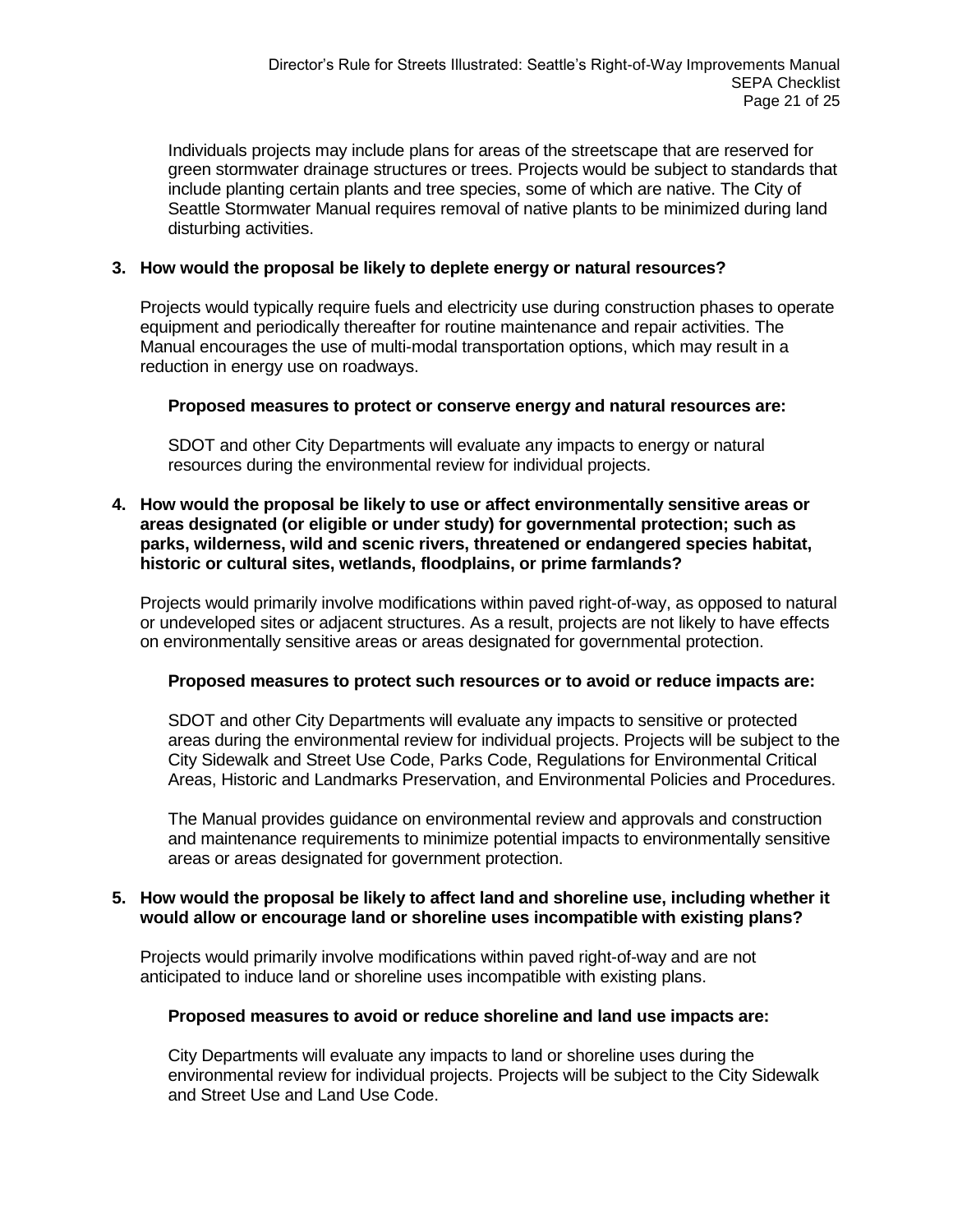The Manual is consistent and compatible with the Comprehensive Plan (Seattle 2035) and the Land Use Code. SDOT has renamed and designed new street types in accordance with the land use designations in the Comprehensive Plan. It is also informed by Goal TG2 in the Transportation Element, "Allocate space on Seattle's streets to safely and efficiently connect people and goods to their destinations while creating inviting spaces within the right‐of‐ways." The Manual summarizes the Land Use Code requirements (Title 23 of the Seattle Municipal Code) for street and alley improvements and presents specific criteria for design and installation.

## **6. How would the proposal be likely to increase demands on transportation or public services and utilities?**

The Manual encourages use of multi-modal transportation options, which may result in a reduction in single occupancy vehicles on roadways. The Manual sets design standards and offers design guidance to ensure that future projects are designed for multi-modal needs. It will not increase the demand on transportation or public services. Any new requirements for utilities are anticipated to be within the capacity of existing providers.

## **Proposed measures to reduce or respond to such demand(s) are:**

The manual has new street type design standards, including travel lane widths, which have been developed to balance safety and multi-modal needs. The Manual's lane width standards range from 10'-12' and are consistent with state and federal standards, as outlined below:

| <b>Street Type</b>       | <b>Street</b><br><b>Classification</b>                                                             | <b>Streets</b><br><b>Illustrated</b>                                                         | Federal<br><b>Highway</b><br><b>Functional</b><br><b>Classification</b> | City and<br>County<br>Design<br><b>Standards</b> |
|--------------------------|----------------------------------------------------------------------------------------------------|----------------------------------------------------------------------------------------------|-------------------------------------------------------------------------|--------------------------------------------------|
| Downtown                 | Principal arterials in<br>Downtown                                                                 | 10' travel lanes<br>(one way), 11'<br>travel lanes (bi-<br>directional) and<br>transit lanes | $11 - 12'$                                                              | $11 - 12'$                                       |
| Downtown<br>Neighborhood | Collector/Minor arterials<br>in Downtown                                                           | 11' travel/transit<br>lanes                                                                  | 10-12' (Major<br>Collector)<br>10-11' (Minor<br>Collector)              | $10 - 12'$                                       |
| Urban Village<br>Main    | Principal arterials within<br>Urban Centers/Hub<br>Urban<br>Villages/Residential<br>Urban Villages | 11' travel/transit<br>lanes                                                                  | $11 - 12'$                                                              | $11 - 12'$                                       |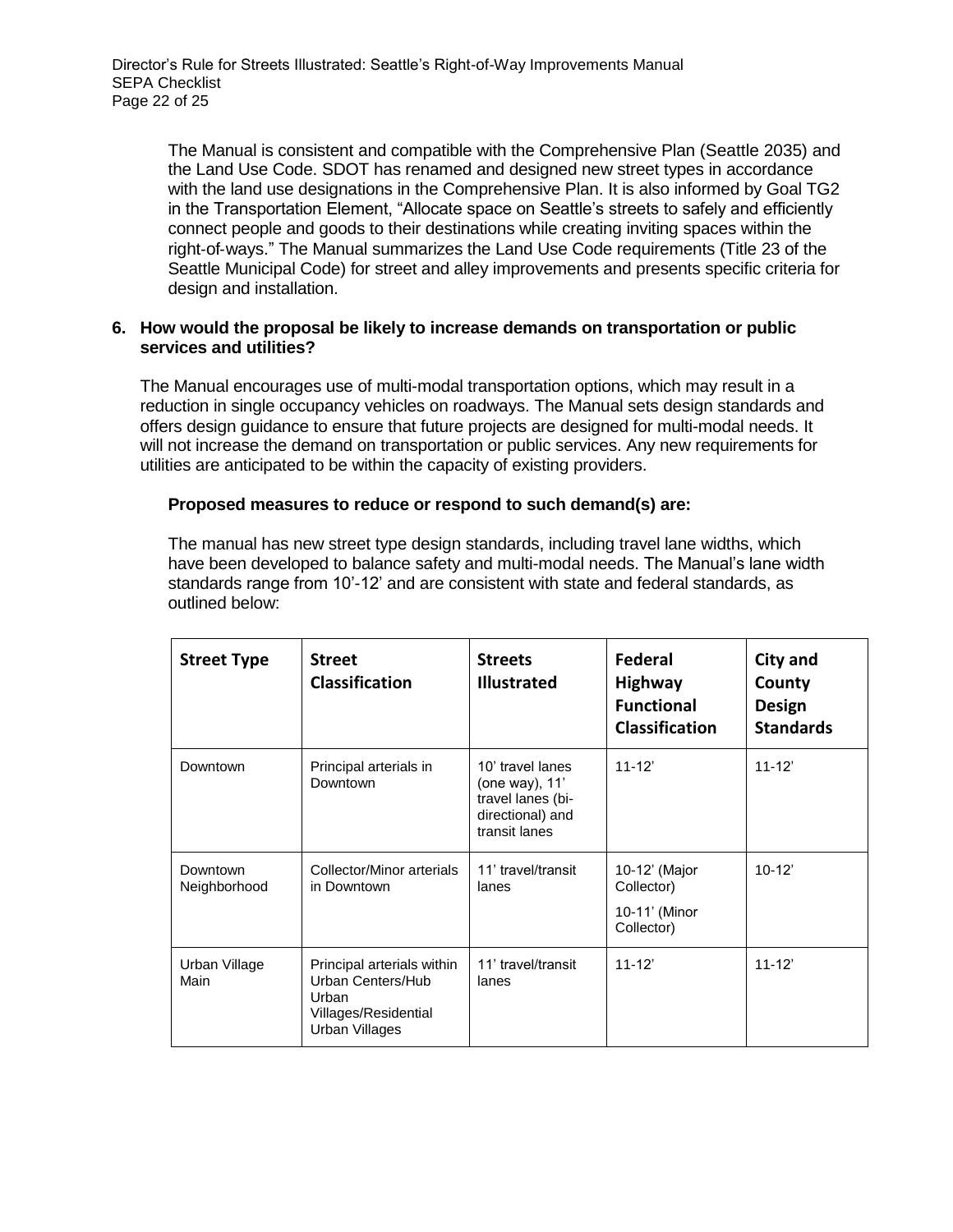| <b>Street Type</b>            | <b>Street</b><br>Classification                                                                                                                                                          | <b>Streets</b><br><b>Illustrated</b>                   | <b>Federal</b><br><b>Highway</b><br><b>Functional</b><br><b>Classification</b> | <b>City and</b><br>County<br><b>Design</b><br><b>Standards</b> |
|-------------------------------|------------------------------------------------------------------------------------------------------------------------------------------------------------------------------------------|--------------------------------------------------------|--------------------------------------------------------------------------------|----------------------------------------------------------------|
| Urban Village<br>Neighborhood | Collector/minor arterials<br>within Urban<br>Centers/Hub Urban<br>Villages/Residential<br><b>Urban Villages</b>                                                                          | 11' travel lanes                                       | 10-12' (Major<br>Collector)<br>10-11' (Minor<br>Collector)                     | $10-12'$                                                       |
| Urban Center<br>Connector     | Minor/principal arterials<br>that are Major Truck<br>Streets or identified as<br><b>High Capacity</b><br><b>Transit/Frequent Transit</b><br>Network in the Transit<br><b>Master Plan</b> | 11' travel/transit<br>lanes                            | $11 - 12'$                                                                     | $11 - 12'$                                                     |
| Neighborhood<br>Corridor      | Collector/minor/principal<br>arterials outside Urban<br>Villages/Centers and<br>not Urban Center<br>Connector                                                                            | 10'-11' travel<br>lanes, 10' turn lane                 | 10-12' (Major<br>Collector)<br>10-11' (Minor<br>Collector)<br>$11 - 12'$       | $10-12'$                                                       |
| <b>Industrial Access</b>      | Collector/minor/principal<br>arterials in<br>Manufacturing/Industrial<br>Centers                                                                                                         | 11' inside travel<br>lanes, 12' outside<br>travel lane | 10-12' (Major<br>Collector)<br>10-12' (Minor<br>Collector)<br>$11 - 12'$       | $10 - 12'$                                                     |

The Manual's travel lane standards are designed for all users and are scaled by street type. The Manual sets the standard design vehicle as an SU-30 with a 42' turning radius. Large vehicles, such as the WB-67, are 8.5' wide; the 11'-12' travel lane standards in the Manual are scaled to accommodate through movement of these trucks. Studies, like the one below published in the Transportation Research Record, have shown that there is a positive correlation between travel lane width and vehicle speeds. Simply stated, as lane widths increase, so does the higher 85<sup>th</sup> percentile speed. Speed is the critical factor in the severity of collisions. According to research published in the SDOT 2017 Vision Zero Progress Report<sup>1</sup>, people who are walking are twice as likely to live after being hit by a car at 25 MPH than at 30 MPH.

<u>.</u>

<sup>1</sup> Available at https://www.seattle.gov/visionzero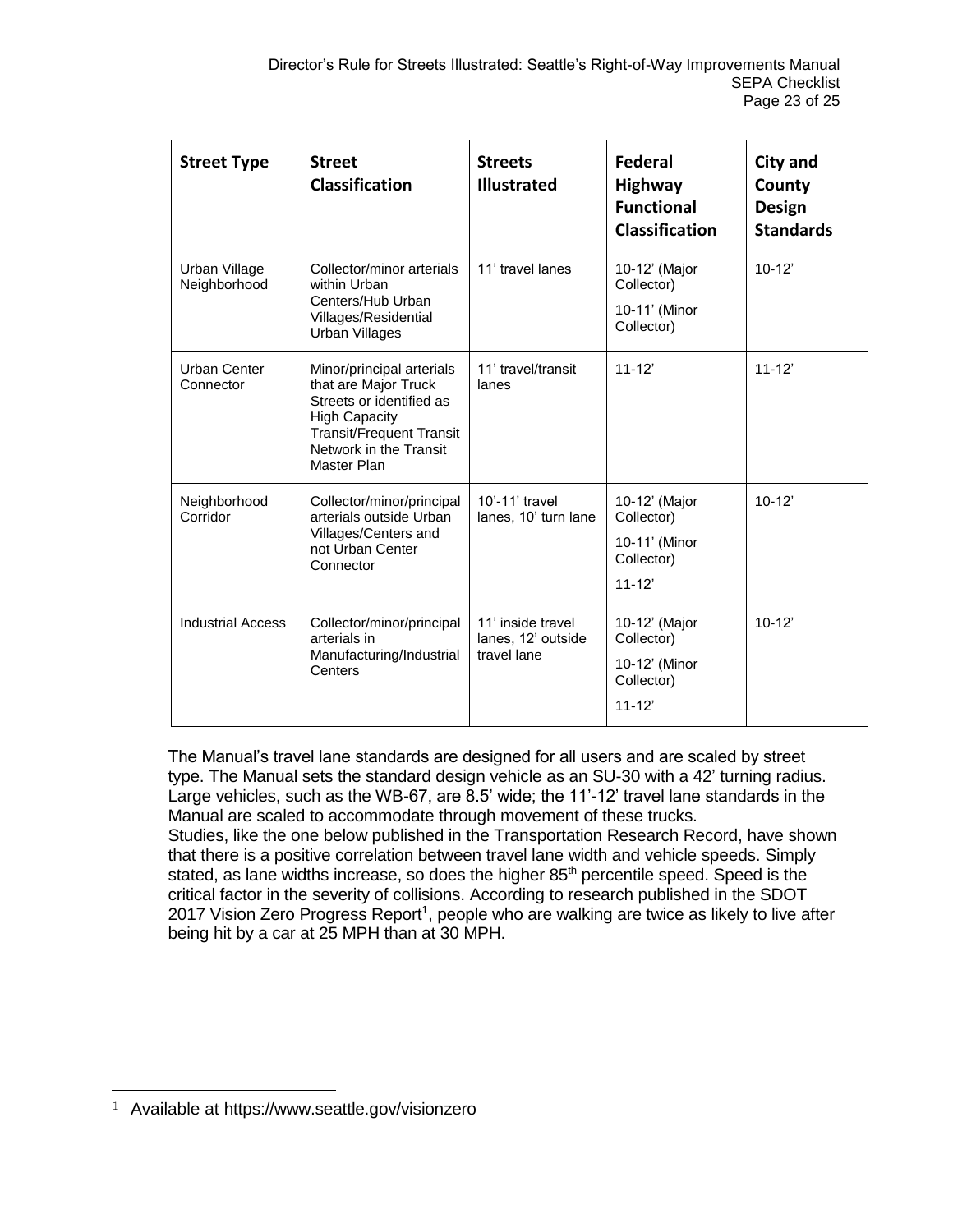

#### Wider travel lanes are correlated with higher vehicle speeds.

The Manual standards also include curb radii, which is a critical factor in safe and effective intersection design. The smaller the curb radii, the less width a pedestrian needs to cross the street, which is beneficial from a safety perspective and in the efficiency of signal operations, reducing the time dedicated to a pedestrian phase in the signal cycle. The Manual's curb radii standards range from 10'-30' based on arterial classifications, modal plan considerations, and volumes of the roadway. For instance, low volume residential streets are 10' and can accommodate an SU-30 design vehicle, whereas industrial streets are designed for larger trucks and have a 30' radius. The existing Right-of-Way Improvements Manual recommends a 30' curb radius for major truck streets and the proposed Manual has retained that standard.

Potential transportation impacts from individual projects will be addressed through existing regulations and separate site-specific environmental review. Projects will be subject to the City Sidewalk and Street Use Code, Building and Construction Code, Land Use Code, and Light and Power Code.

The Manual provides guidance for right-of-way approvals and construction and maintenance requirements including traffic control and locating underground utilities. It provides new design standards for bike, freight, and transit facilities in accordance with master plans. The Manual also provides design considerations for access around fire stations, traffic calming, and utilities in the right-of-way.